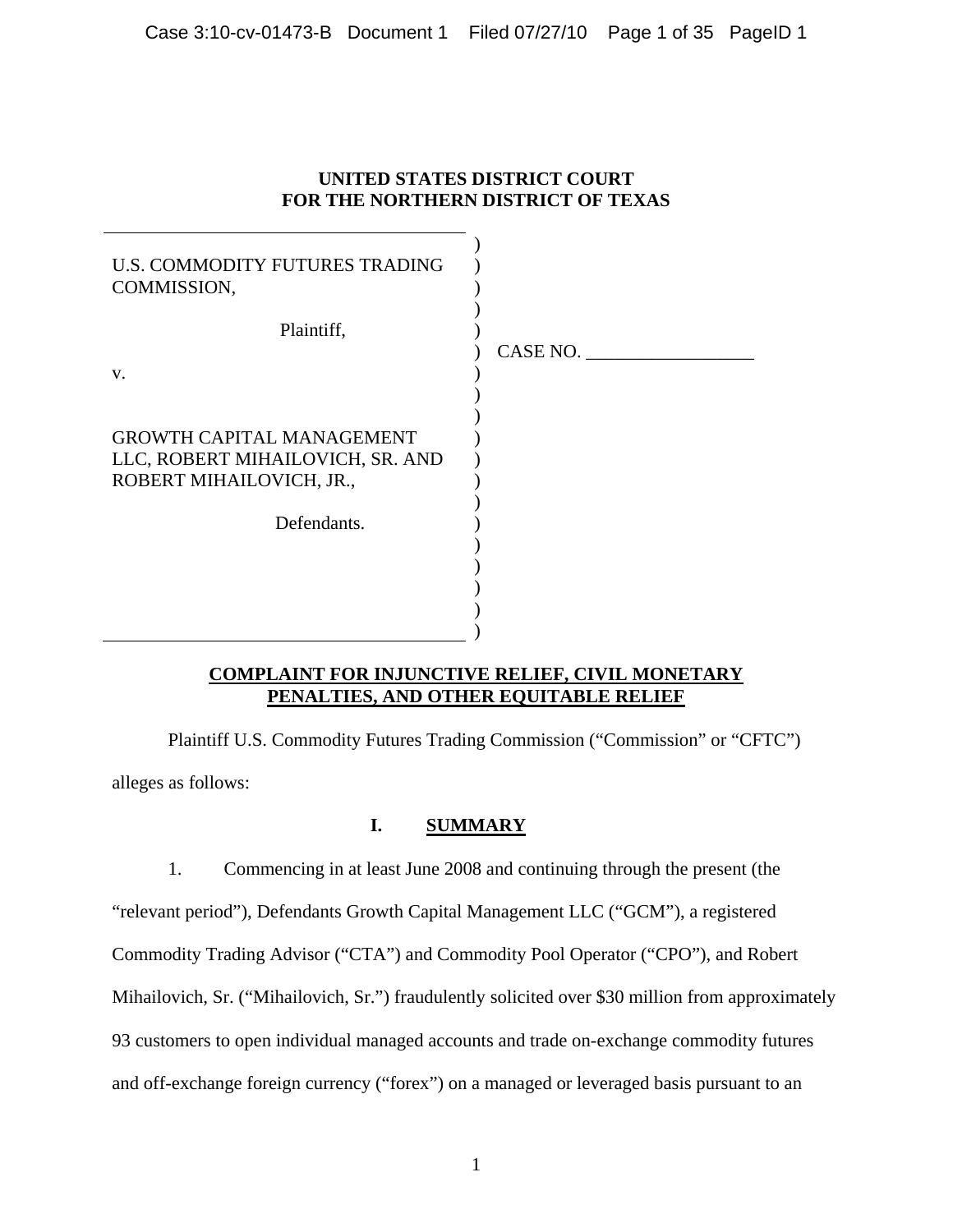electronic trading software program and powers of attorney granted to GCM and Mihailovich, Sr. In their solicitations, GCM and Mihailovich, Sr. made false and misleading material claims and failed to disclose material facts, including but not limited to the following: (1) falsely claiming that Mihailovich, Sr. had expertise and a successful track record trading commodity futures and forex; (2) misrepresenting and failing to disclose fully the risk of loss in trading commodity futures and forex; (3) falsely claiming GCM and Mihailovich, Sr. never had a losing trade; (4) falsely claiming that only a certain percentage of a customer's account would be at risk at any one time; (5) misrepresenting that the trading being performed by the electronic trading system would be transparent to customers at all times; and (6) misrepresenting and failing to disclose Mihailovich, Sr.'s prior criminal conviction for mail fraud and his related prison time.

2. Contrary to their claims of expertise, success, minimal to no risk, and never having a losing trade, GCM's and Mihailovich Sr.'s trading on behalf of customers resulted in overall net losses.

3. Defendant Robert Mihailovich, Jr. ("Mihailovich, Jr."), the listed principal, president and registered Associated Person ("AP") of GCM, failed to disclose in GCM's regulatory filings required by Commission Regulations ("Regulations") that Mihailovich, Sr. was a principal of GCM.

4. By their respective fraudulent acts, Defendants GCM and Mihailovich, Sr. violated Sections  $4b(a)(1)(A)$  and  $(C)$  and  $4b(a)(2)(A)$  and  $(C)$  of the Commodity Exchange Act ("Act"), as amended by the Food, Conservation, and Energy Act of 2008, Pub. L. No. 110-246, Title XIII (subtitled "CFTC Reauthorization Act of 2008" ("CRA")), §§ 13101-13204, 122 Stat.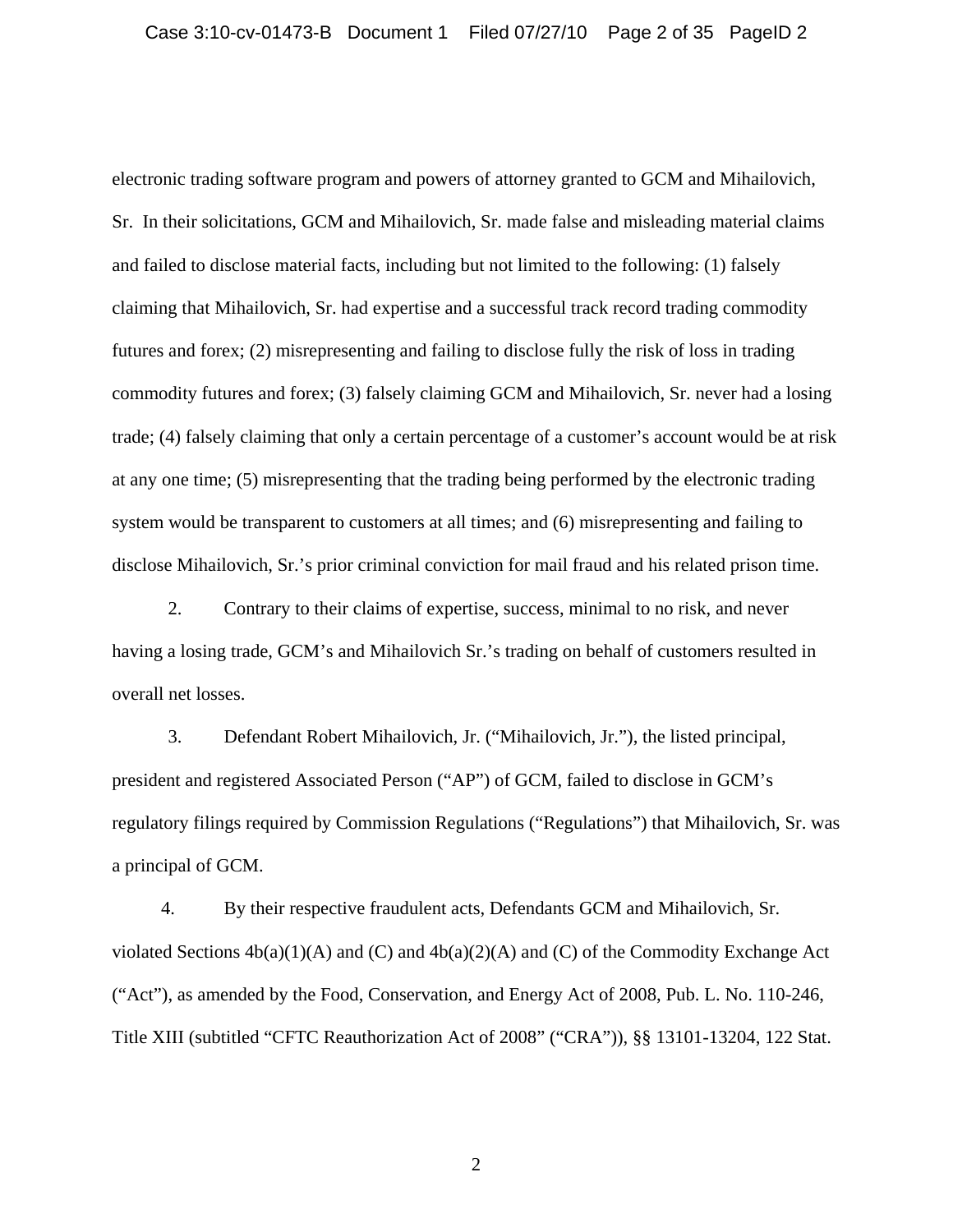1651 (enacted June 18, 2008),, to be codified at 7 U.S.C. §§ 6b(a)(2)(A) and (C), and Section  $4o(1)$  of the Act, 7 U.S.C.  $6o(1)$ .

5. GCM, through Mihailovich, Jr., failed to disclose in required filings with the Commission through the National Futures Association ("NFA") pursuant to Regulation 3.10(a)(2) that Mihailovich, Sr. is a principal of GCM, and thereby GCM, aided and abetted by Mihailovich, Jr., filed false reports to the Commission in violation of Sections  $6(c)$  and  $9(a)(3)$  of the Act, 7 U.S.C. §§ 6k(1), 9, 15 and 13(a)(3) (2006), and Regulation 3.10(a)(2), 17 C.F.R. § 3.10(a)(2) (2010).

6. In soliciting prospective GCM managed account customers for commodity futures trading, or supervising the solicitation activities of others, Mihailovich, Sr. was required to be registered as an AP of GCM. Mihailovich, Sr. was not registered as an AP of GCM in violation of Section 4k(3) of the Act. By permitting Mihailovich, Sr. to engage in activities which required him to be registered with the Commission as an AP while it knew or should have known that Mihailovich, Sr. was not registered as an AP, GCM violated Section 4k(3) of the Act.

7. In advising and directing the trading of GCM customers' individual commodity futures trading accounts for compensation prior to and after the formation of GCM, Mihalovich, Sr. acted as a CTA without being registered as required in violation of Section 4m(1) of the Act.

8. Mihailovich, Sr.'s and Mihailovich, Jr.'s acts, failures and omissions in violation of the Act and Regulations were done within the scope of their employment, agency or office with GCM and therefore, GCM is liable for those acts, failures and omissions in violation of the Act and Regulations, pursuant to Section 2(a)(1)(B) of the Act, 7 U.S.C. § 2(a)(1)(B) (2006), and Regulation 1.2, 17 C.F.R. § 1.2 (2010).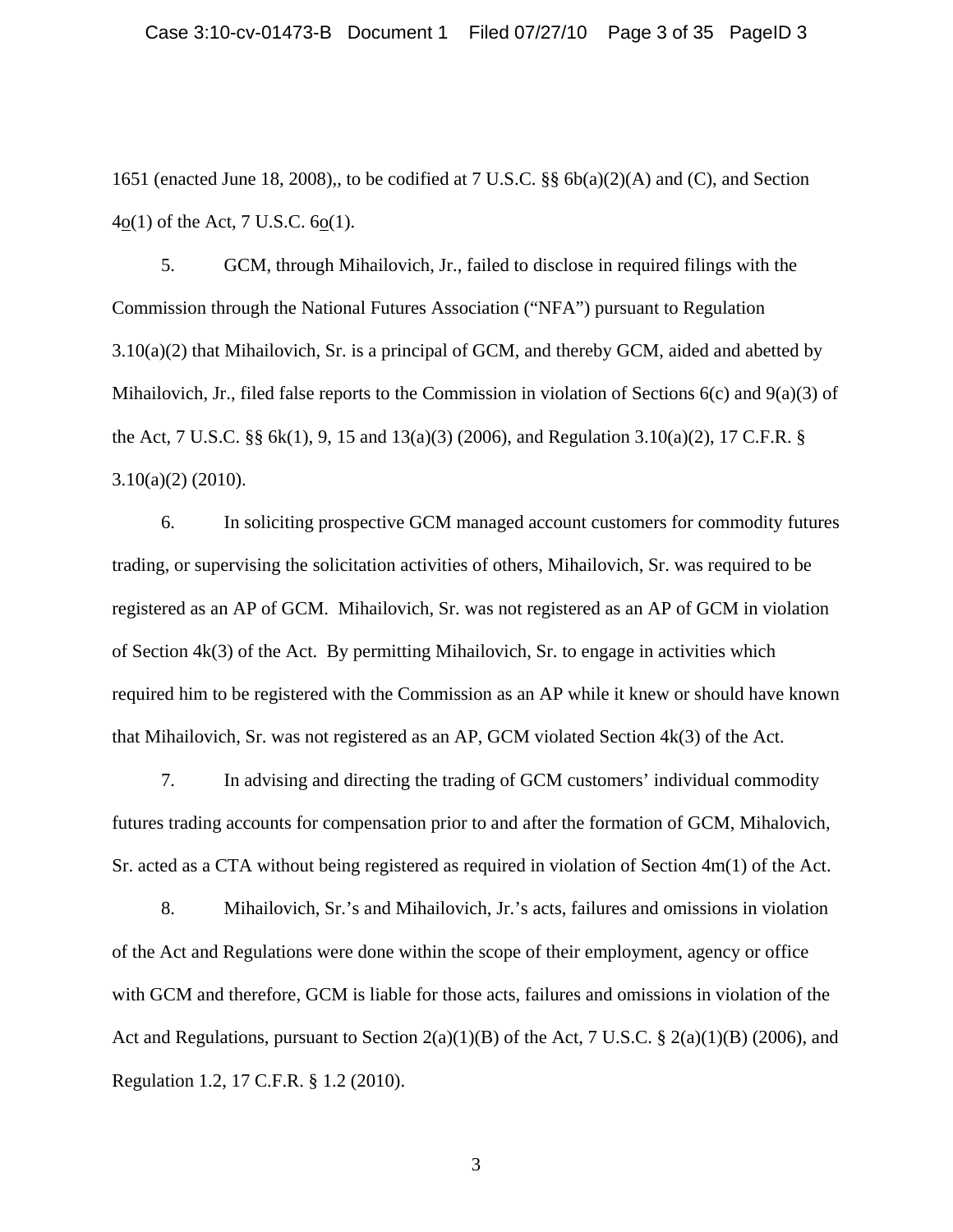9. Mihailovich, Sr. controlled the day-to-day operations of GCM, solicited GCM customers for himself and on behalf of GCM, and traded commodity futures and forex on behalf of customers. Mihailovich, Sr. is not registered as an AP of GCM or as a CTA. As a controlling person of GCM and having knowingly induced the violative acts or failed to act in good faith, Mihailovich, Sr. is liable for GCM's violations of the Act and Regulations pursuant to Section 13(b) of the Act, 7 U.S.C. § 13b (2006).

10. Accordingly, pursuant to Section 6c of the Act, 7 U.S.C. § 13a-1 (2006), and Section  $2(c)(2)$  of the Act, as amended by the CRA, to be codified at 7 U.S.C. §  $2(c)(2)$ , the Commission brings this action to enjoin Defendants' unlawful acts and practices and to compel their compliance with the Act and Regulations and to further enjoin Defendants from engaging in any commodity-related activity. In addition, the Commission seeks civil monetary penalties and remedial ancillary relief, including, but not limited to, trading and registration bans, restitution, disgorgement, rescission, pre- and post-judgment interest, and such other relief as the Court may deem necessary and appropriate.

11. Unless restrained and enjoined by this Court, Defendants are likely to continue to engage in the acts and practices alleged in this Complaint and similar acts and practices, as more fully described below.

#### **II. JURISDICTION AND VENUE**

12. Section 6c(a) of the Act, 7 U.S.C. § 13a-1 (2006), authorizes the Commission to seek injunctive relief against any person whenever it shall appear to the Commission that such person has engaged, is engaging, or is about to engage in any act or practice constituting a violation of the Act or any rule, regulation, or order thereunder.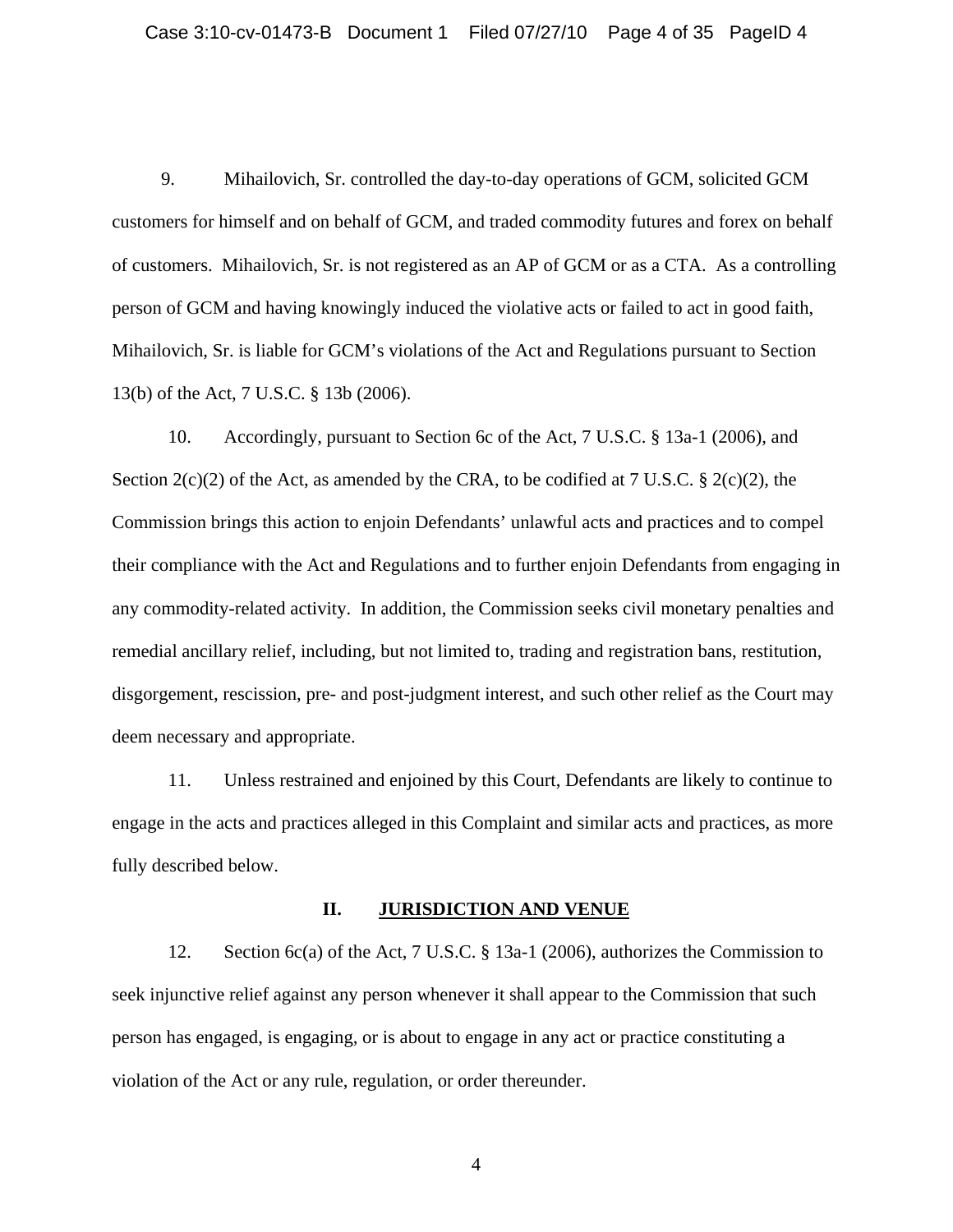Case 3:10-cv-01473-B Document 1 Filed 07/27/10 Page 5 of 35 PageID 5

13. The Commission has jurisdiction over this matter as alleged herein pursuant to Section 6c of the Act, 7 U.S.C. § 13a-1 (2006), and Section 2(c)(2) of the Act, as amended by the CRA, to be codified at 7 U.S.C.  $\S$  2(c)(2).

14. Venue properly lies with the Court pursuant to Section 6c(e) of the Act, 7 U.S*.*C. § 13a-1(e) (2006), because Defendants transacted business in the Northern District of Texas and certain of the transactions, acts, practices, and courses of business alleged occurred, are occurring, and/or are about to occur within this District.

### **III. PARTIES**

15. Plaintiff **U.S. Commodity Futures Trading Commission** is an independent federal regulatory agency that is charged by Congress with the administration and enforcement of the Act, 7 U.S.C. §§ 1 *et seq.* (2006), as amended by the CRA, and the Regulations promulgated thereunder, 17 C.F.R. §§ 1.1 *et seq.* (2010). The Commission maintains its principal office at Three Lafayette Centre, 1155 21<sup>st</sup> Street, NW, Washington, D.C. 20581.

16. **Growth Capital Management LLC** is a Texas Limited Liability Company formed on October 14, 2008, with its principal place of business at 6218 New Forest Drive, Rockwall, Texas 75087. GCM has been registered with the Commission as a CTA since September 2008 and as a CPO since October 2008. GCM is not a financial institution, registered broker dealer (or their associated person), insurance company, bank holding company, or investment bank holding company. Upon information and belief, **Growth Capital** 

**Management Corp.** ("GCMC") is the unincorporated predecessor entity of GCM and is the doing business as ("dba") name utilized by Mihailovich, Sr. prior to the formation of GCM. GCMC was also used as the name for the website utilized by Mihailovich, Sr. to solicit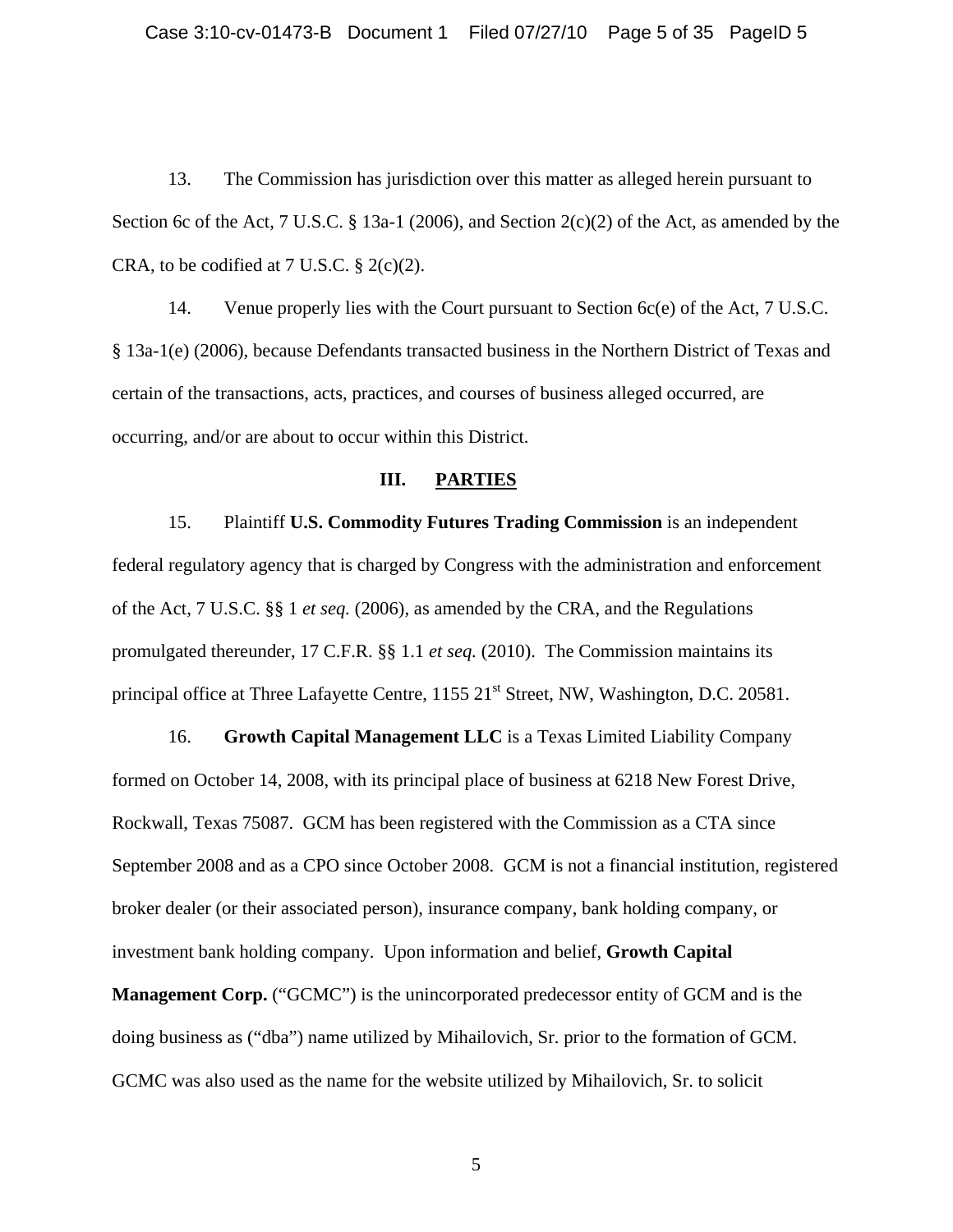prospective customers. Based upon information and belief, GCMC and GCM are interchangeable and are alter egos of each other.

17. **Robert Mihailovich, Sr.** resides in Rockwall, Texas and is an undisclosed principal of GCM. Mihailovich, Sr. has never been registered with the CFTC. In 2005, Mihailovich, Sr. pleaded guilty in the United States District Court, Northern District of Texas, Case Number 3:05-CR-067-N (01) to charges of mail fraud and aiding and abetting mail fraud, violations of 18 U.S.C. §§ 1341 & 2, arising out of a scheme involving fictitious contract employees of Mihailovich, Sr.'s employer who were created by Mihailovich, Sr. and for whom Mihailovich, Sr. collected payments in the forms of wages paid to the fictitious contract employees. Mihailovich, Sr. was sentenced to serve, and in fact served, 21 months in federal prison and was placed on supervised release for three years after his release from prison on June 27, 2007. He was also ordered to pay restitution in the amount of \$197,445.12. Mihailovich, Sr. has paid the restitution ordered by the court.

18. **Robert Mihailovich, Jr.** resides in Rockwall, Texas. According to the records of the Texas Secretary of State, Mihailovich, Jr. is the purported president of GCM. Mihailovich, Jr. has been registered with the Commission as an AP of GCM since September 2008 and has identified himself in filings with the Commission and the NFA as the only principal of GCM. He is the son of Mihailovich, Sr. During the relevant period, Mihailovich, Jr. was employed full time with another company which has no relation to GCM.

## **IV. FACTS**

### **A. Mihailovich, Sr.'s Fraudulent Solicitation of Customers to Trade Futures and Forex**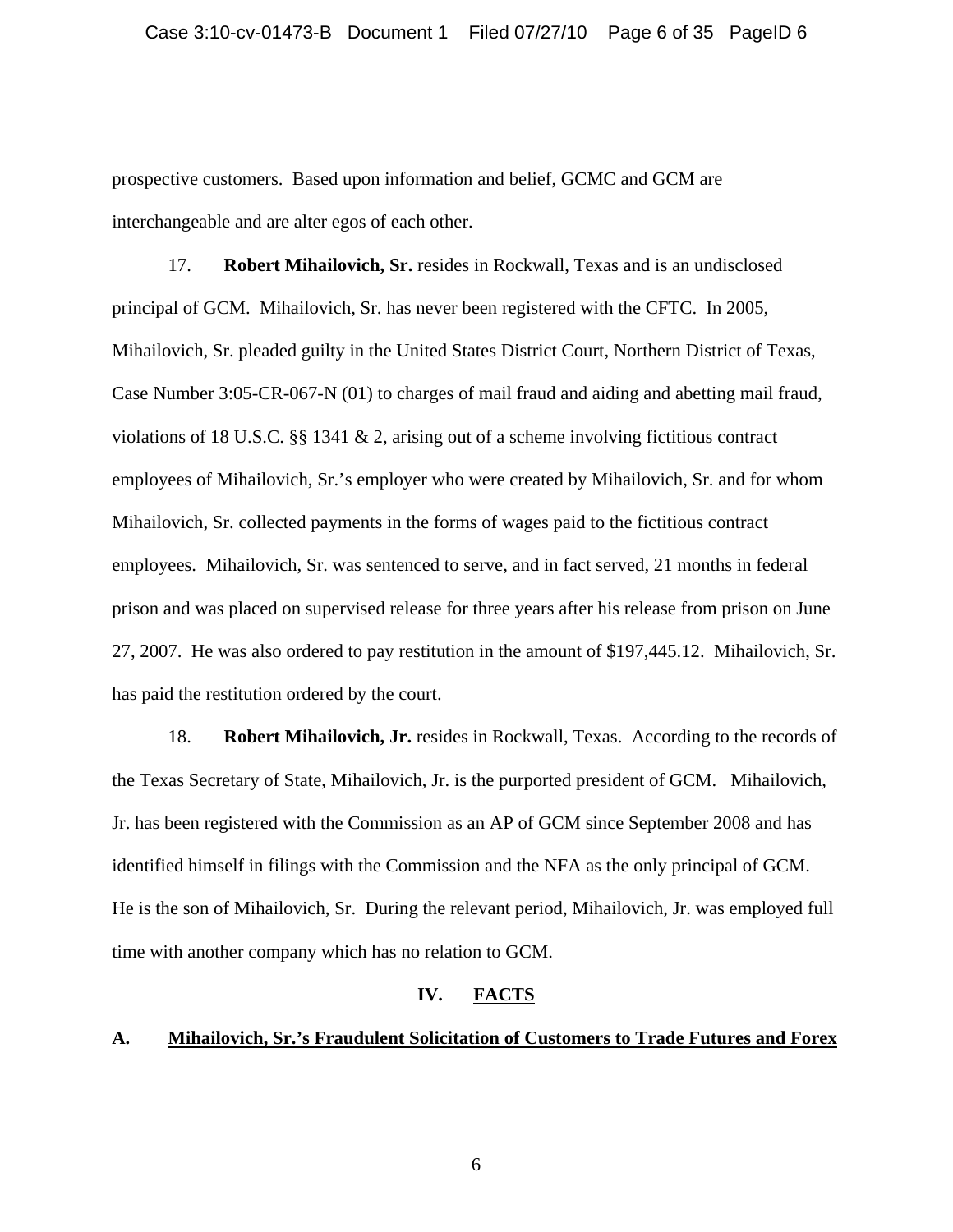19. Subsequent to his release from prison, Mihailovich, Sr. formed GCM on or about October 14, 2008 with Mihailovich, Jr. as its listed president. Mihailovich, Sr. formed GCM to engage in the solicitation of customers to open managed individual accounts to trade onexchange commodity futures and off-exchange forex on a managed or leveraged basis. Prior to and after the formation of GCM, Mihailovich, Sr. utilized the dba GCMC to solicit prospective customers through marketing materials and a website.

20. From June 2008 until the registration of GCM with the Commission in September 2008, Mihailovich, Sr. solicited customers personally and through his dba GCMC. Once GCM was registered with the Commission, Mihailovich, Sr. transitioned to mainly using GCM instead of GCMC. However, GCMC references remained in some of his marketing materials.

21. In regulatory filings, specifically Forms 7R and 8R required to be filed with the Commission through the NFA, GCM, through Mihailovich, Jr. identifies Mihailovich, Jr. as the president and principal of GCM. There was no disclosure in GCM's filings concerning Mihailovich, Sr. and/or his involvement with GCM.

22. However, Mihailovich, Sr. directed the day-to-day business of GCM. Mihailovich, Sr. solicited most, if not all, managed account customers to trade commodity futures and forex.

23. Customers of GCM dealt mainly with Mihailovich, Sr. with regards to the trading and setting up of their accounts. Many of GCM's customers had no contact with Mihailovich, Jr., the purported president and principal of GCM. Customers generally believed that Mihailovich, Sr. operated GCM and traded their accounts utilizing the GCM electronic trading system.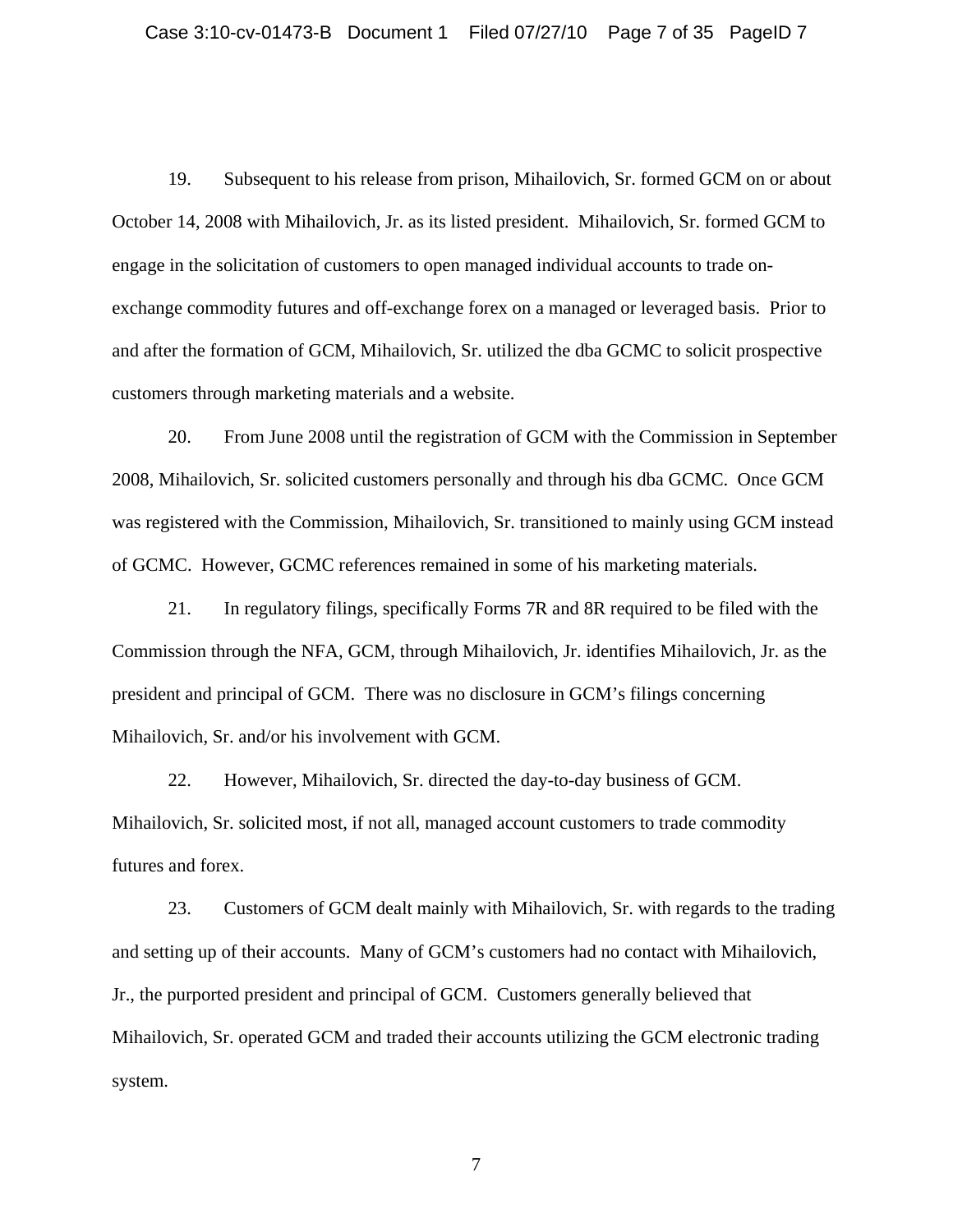24. At the time they were solicited and while trading with GCM, most, if not all of, the customers did not know that Mihailovich, Sr. was a felon convicted of a federal mail fraud charge.

25. GCM, through Mihailovich, Sr. and third party marketers, solicited prospective customers to open commodity futures and forex trading accounts utilizing the GCM electronic trading system through print ads in trade journals and through marketing and due diligence materials provided directly to prospective customers. GCM also used a website to solicit customers.

26. GCM, through Mihailovich, Sr., also solicited prospective customers through webinars, or Internet presentations, which were presented every Saturday morning. In these webinars, Mihailovich, Sr. presented the GCM electronic trading system by employing graphs that purportedly showed trading in live commodity futures accounts and forex accounts. Mihailovich, Sr. claimed that his GCM electronic trading system virtually guaranteed substantial profits and minimized the risk of loss trading commodity futures and forex. His recurring theme and reassurance was that trading using GCM's electronic trading system was protected at all times from loss.

27. GCM and Mihailovich, Sr. also solicited prospective customers through the use of the former GCMC website. The GCMC website is registered to "Robert Mihailovich" and lists as its address Mihailovich, Sr.'s home address. The website has been removed from the Internet but archived versions can still be accessed. The website address was www.growthcapitalmanagementcorp.com.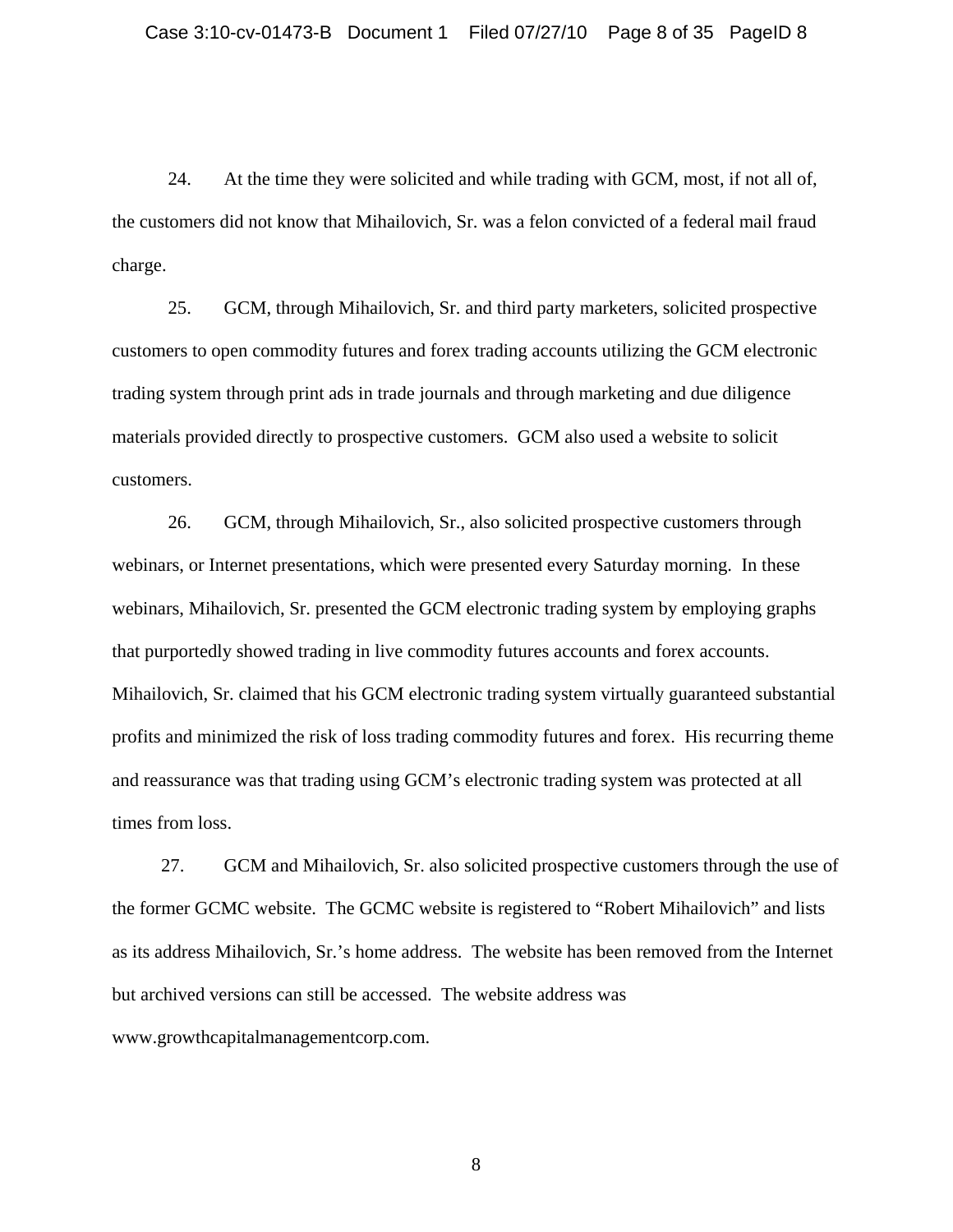28. The GCMC website made material misrepresentations and omissions about the profit potential and minimal risk of loss if customers opened an account to be traded with the GCM electronic trading system. For example, the website states that a GCM account would have the highest transparency, i.e., a customer would be able to track their account in real time, face virtually negligible risk of loss and experience profits no matter what the market conditions. During an audit of GCM by the NFA in 2009, Mihailovich, Jr. and Mihailovich, Sr. admitted that GCM maintained the GCMC website.

29. Once a customer decided to open a commodity futures trading account or forex account to be traded utilizing the GCM electronic trading system, a GCM representative, normally Mihailovich, Sr., instructed the customer to open a discretionary account at a Futures Commission Merchant ("FCM") ostensibly approved by GCM. Customers understood that GCM approved certain FCMs because the FCMs allegedly had trading systems compatible with the signals from the GCM electronic trading system.

30. After opening individual trading accounts in their names at a FCM, the customers granted GCM, usually Mihailovich, Sr., the authority to trade the account on the customer's behalf, by executing a power of attorney in favor of GCM and Mihailovich, Sr. as part of the FCM's account opening documents.

31. At least certain, if not all, of GCM's customers were individuals who each had total assets of less than \$5 million.

32. The GCM electronic trading system is believed to function via a remote signal system. The trading software purportedly sent a signal to the FCM's system that resulted in the FCM placing a trade for the customer's account. Mihailovich, Sr. and GCM had the ability for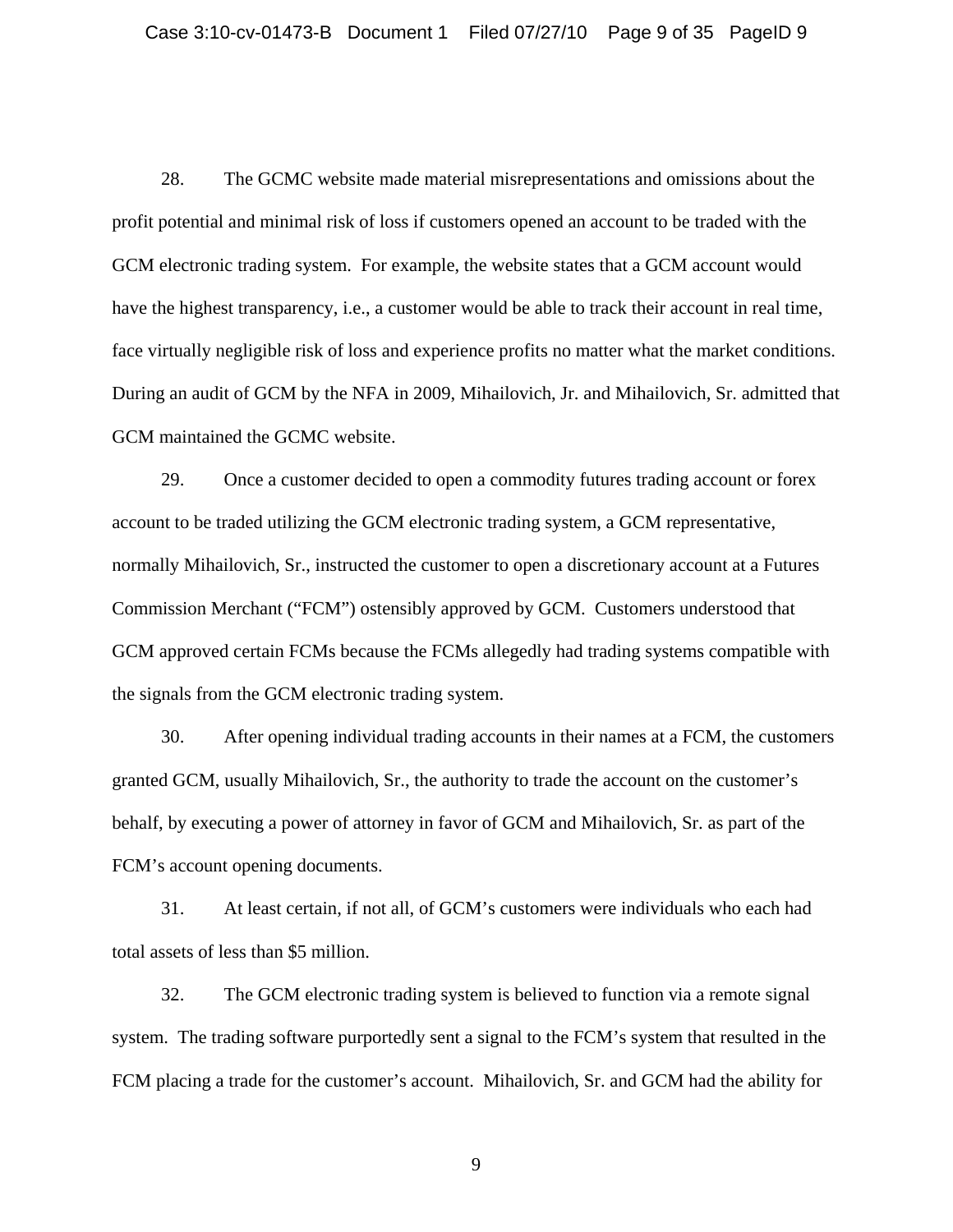some, if not all, of the customer accounts to override the GCM electronic trading system and place trades manually in customer accounts.

33. GCM, through Mihailovich, Sr., traded on-exchange futures and/or off-exchange forex on a leveraged or margined basis on behalf of customers in the individual managed accounts at the FCMs. The forex transactions offered and/or conducted by GCM and Mihailovich, Sr. neither resulted in delivery within two days or created an enforceable obligation to deliver between a buyer and a seller that had the ability to deliver or accept delivery in connection with their lines of business. Rather, the forex contracts offered or transacted were to and did remain open from day to day and ultimately were able to be offset without anyone making or taking delivery or facing an obligation to do so.

34. GCM received commissions from the FCMs of 25 to 50 percent of the profits generated in customer accounts.

35. GCM's customers typically traded either forex or S&P E-mini stock index futures in their accounts. Generally, to trade forex, a customer would have to have a minimum amount of \$50,000.00 to \$100,000.00 as an initial investment. To trade S&P E-mini stock index futures, a customer had to have a minimum amount of \$300,000.00 to \$500,000.00 as an initial investment. These amounts varied by customer.

36. The customers' accounts were traded mainly through the use of the electronic trading system by GCM; however, one customer reported that Mihailovich, Sr. manually traded his account by using a "mass sub-algorithm" to gain extra profits.

## **B. Misrepresentations Exaggerating the Likelihood of Profit**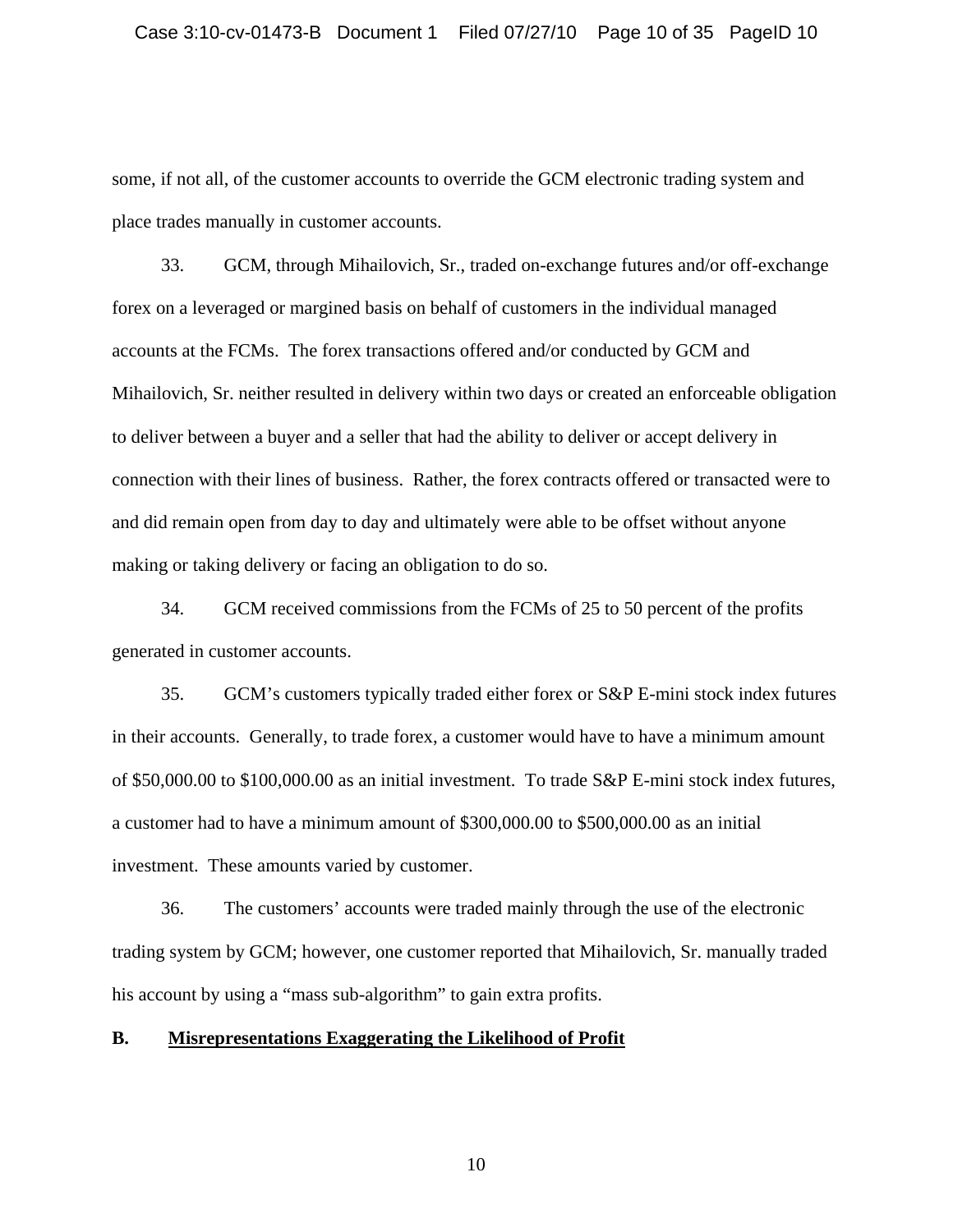37. During the relevant period, Mihailovich, Sr. and GCM, through Mihailovich, Sr., the GCM website and other GCM agents, commonly misrepresented the likelihood of customers profiting from the use of GCM's electronic trading system to trade customers' commodity futures and forex accounts. For example, the GCM website made the follow misrepresentations that:

- a. "GCM would outperform any stock portfolio; any public mutual fund; any hedge fund; any commodity pool; and any private investment;"
- b. All "GCM managed accounts would significantly grow real cash income in any market climate or environment;"
- c. Accounts with GCM "would *never* be negatively affected by uncertain ty or deteriorating and volatile market conditions" [emphasis supplied]; an d
- d. "income grows a t significant high yields in bull markets, bear markets and sideways markets."

38. GCM and Mihailovich, Sr. further commonly misrepresented the profit potential of an investment with GCM and Mihailovich, Sr. during their webinar presentations. During these presentations, Mihailovich, Sr. stated:

- a. that an investment with GCM would "return one hundred percent of intraday market movement to clients of GCM;"
- b. that "it does not matter what the markets do during the trading day for the computerized trading software to make an account profitable;" and
- profit]. c. that an "investment of \$1,000,000.00 would get you a \$1,000,000.00" [in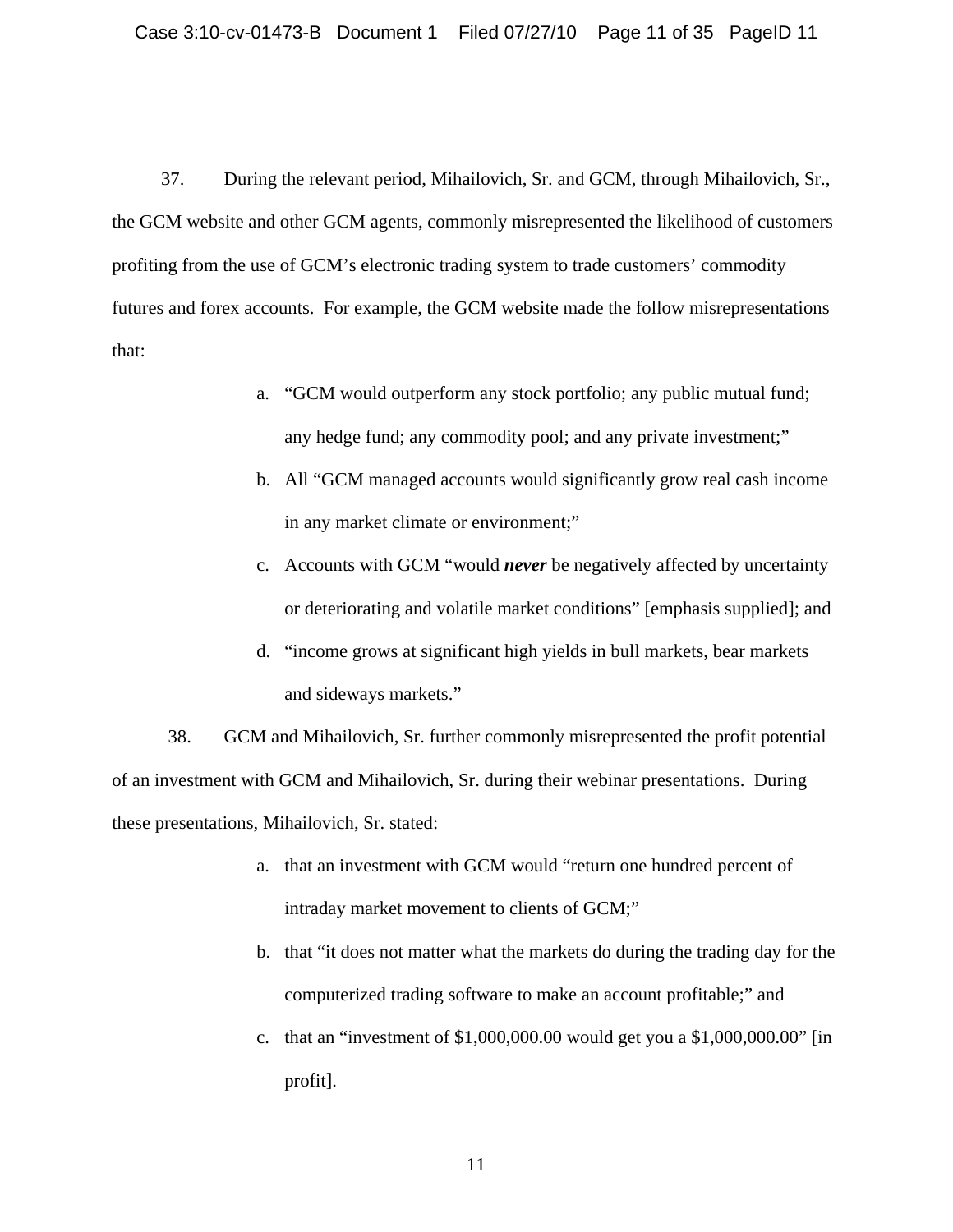39. Some prospective customers solicited by GCM and Mihailovich, Sr. received GCM marketing materials, termed as "due diligence" binders, which had many of the same misrepresentations and omissions made by the website and the webinars. These other marketing materials contained additional false and misleading statements that Defendants had never closed a trade at a loss since the year 2000, and that Mihailovich, Sr. had over twenty years of continuous trading experience.

40. GCM and Mihailovich, Sr. knew the falsity of, or acted with reckless disregard for the truth of, the above alleged material misrepresentations and omissions in the solicitations of customers to trade forex and commodity futures on their behalf.

misrepresentations and omissions in making their decisions to trade with Defendants. 41. Customers and prospective customers relied on GCM's and Mihailovich, Sr.'s

## **C. Misrepresenting and Failing to Disclose Federal Felony and Imprisonment**

42. Mihailovich, Sr. routinely misrepresented and failed to disclose to prospective and existing customers the fact that he pleaded guilty to a federal charge of mail fraud and aiding and extent customers were aware, Mihailovich, Sr. misrepresented the nature, status and disposition abetting mail fraud in 2005, served a prison sentence and was on supervised release for three years. Most of GCM's customers were unaware of Mihailovich, Sr.'s criminal past. To the of the criminal charges against him.

informed the customer that he pleaded guilty to a charge that was "completely off the books" 43. When asked by a customer about his criminal history, Mihailovich, Sr. falsely because the Federal Bureau of Investigation was threatening to put his family in prison.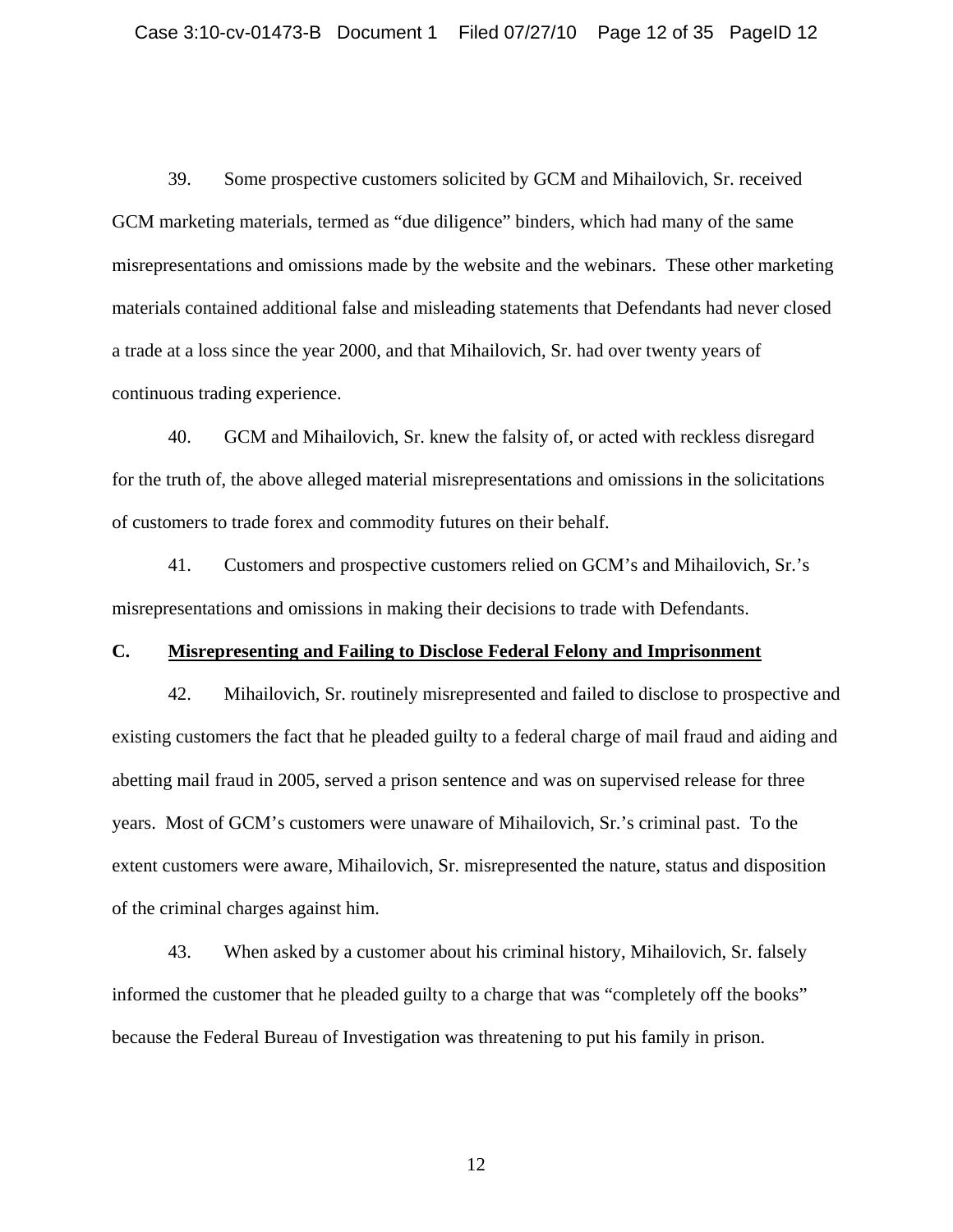Mihailovich, Sr. further told this customer that he had won a motion and had been let out of prison.

44. Mihailovich, Sr. pleaded guilty to an informational count of federal mail fraud in Mihailovich, Sr. attempted to overturn his conviction by filing a § 2255 habeas corpus petition 2005, served 21 months in prison and was on a three-year period of supervised release. claiming ineffective assistance of counsel, but that petition was denied. Mihailovich, Sr. failed to disclose to prospective and current customers his past criminal conviction and subsequent imprisonment.

45. GCM and Mihailovich, Sr. knew the falsity of, or acted with reckless disregard for the truth of, the above alleged material misrepresentations and omissions in the solicitations of customers to trade forex and commodity futures on their behalf.

46. Customers and prospective customers relied on Defendant GCM and Mihailovich, Sr.s' misrepresentations and omissions in making their decisions to trade with Defendants.

## **D. Misrepresentations and Omissions Minimizing the Risk of Loss**

47. GCM's and Mihailovich Sr.'s marketing materials, website, webinars and statements routinely failed to disclose adequately the risk of loss inherent in trading commodity guaranteed") were nullified when Defendants falsely represented that while losses on trading Defendants' electronic trading software was virtually risk free. For example, during the relevant futures and forex. Defendants' occasional references to risk of loss (such as "results not commodity futures were theoretically possible, trading commodity futures and forex using time period: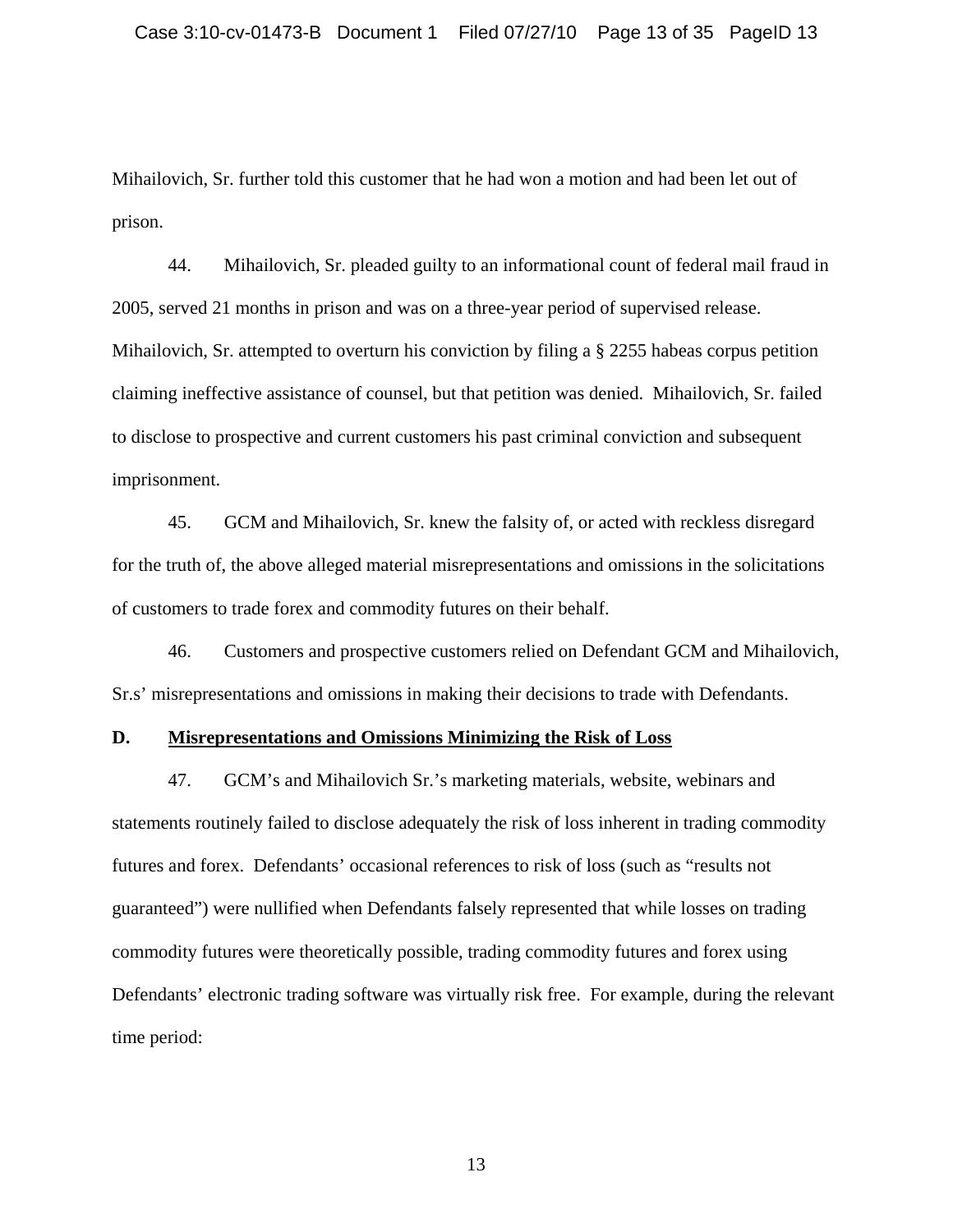- a. Mihailovich, Sr. stated during a webinar and directly to customers that no more than one percent (some customers were told five percent) of a client's funds would ever be at risk during the trading period;
- b. Defendants' website, webinars, marketing materials and statements made directly to customers represented that an investment with Defendants was "completely transparent in every respect" as a customer could track the trading in their accounts in real time and act to stop trading at anytime if they believed there was a potential problem or potential loss;
- c. Defendants' website stated: "All income derivatives are liquidated at a profit – never a capital loss – in a properly funded hedged account;"
- d. Defendants' marketing materials stated that their software "has never closed a managed position at a loss. Not on Forex… Not on Bond positions... Not on the  $S\&P...$  Or even on the many other types – commodities, stocks and indexes – it has managed over the years;" and
- e. Defendants marketing materials also stated that "Growth Capital Individually Managed Accounts can sustain (high) incomes in a properly funded account **without risk of loss to the invested capital**" (emphasis original).
- 48. These representations were false and misleading because:
	- a. Customers reported that often times more than the percentage of their account they understood to be at risk was actually at risk. For instan ce, one customer who had been told that no more than one percent of his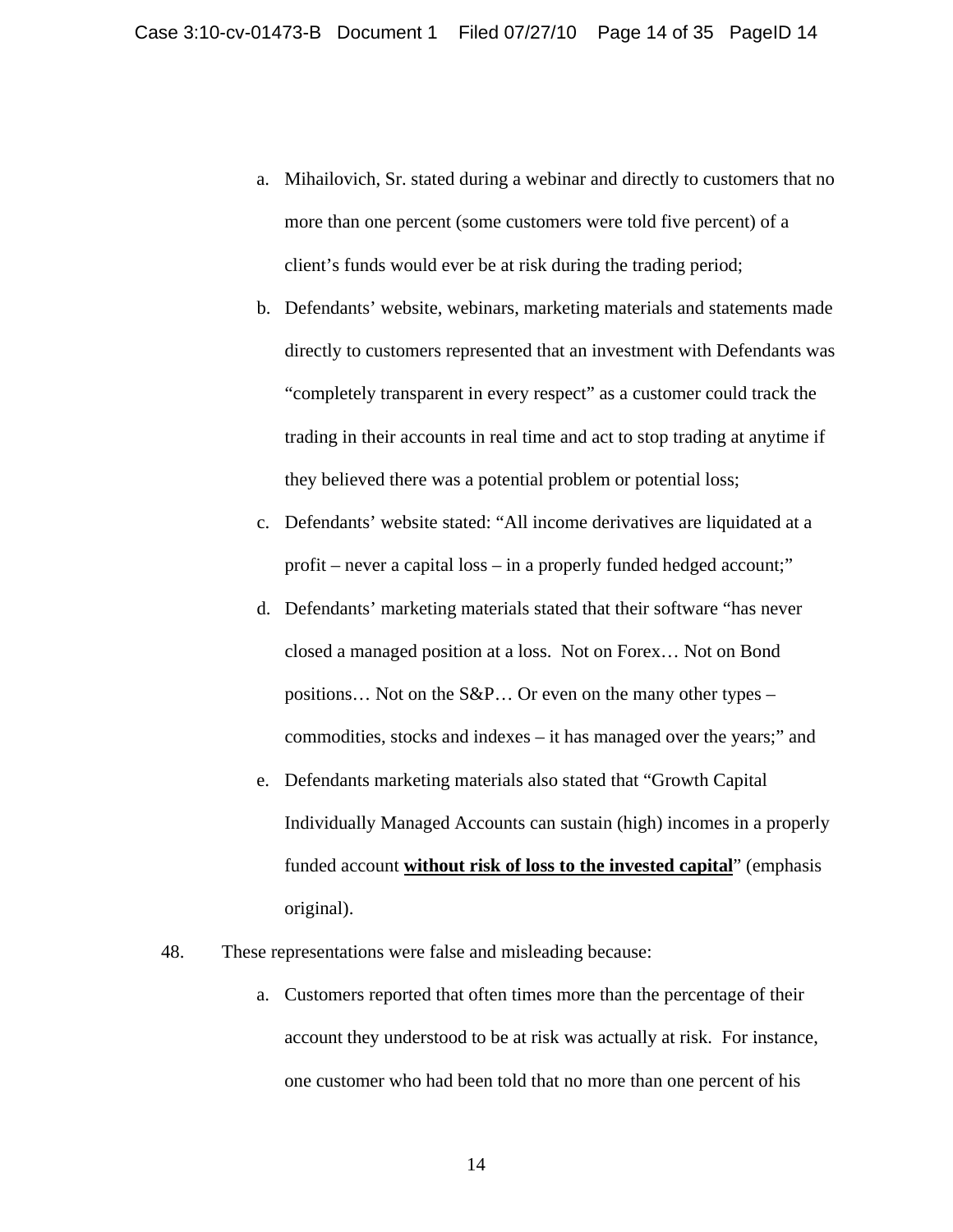account would be at risk reported that in fact four to seven percent of his capital was at risk at any one time;

- b. Customers reported that they were unable to watch their account trading in real time. Customers also reported that at times Mihailovich, Sr. woul d trade their accounts manually and the customers would not be able to watch Mihailovich, Sr. make those trades. Customers also reported that the trading shown in real time would not match what was reported in the nightly statements from the FCM's utilized by the customers; and
- c. Despite claims t o the contrary, some customers' accounts lost money while being traded by the GCM electronic trading system and overall, as alleged below, Defendants' trading on behalf of customers resulted in net losses.

49. GCM and Mihailovich, Sr. knew the falsity of, or acted with reckless disregard for the truth of, the above alleged material misrepresentations and omissions in the solicitations of customers to trade forex and commodity futures on their behalf.

50. Customers and prospective customers relied on GCM's and Mihailovich, Sr.'s misrepresentations and omissions in making their decisions to trade with Defendants.

#### **E. GCM's and Mihailovich, Sr.'s Performance Record**

51. GCM, through Mihailovich Sr. and others, and Mihailovich, Sr. successfully solicited approximately \$30 million from approximately 93 individuals to trade on-exchange commodity futures and off-exchange forex on a leveraged or margined basis on their behalf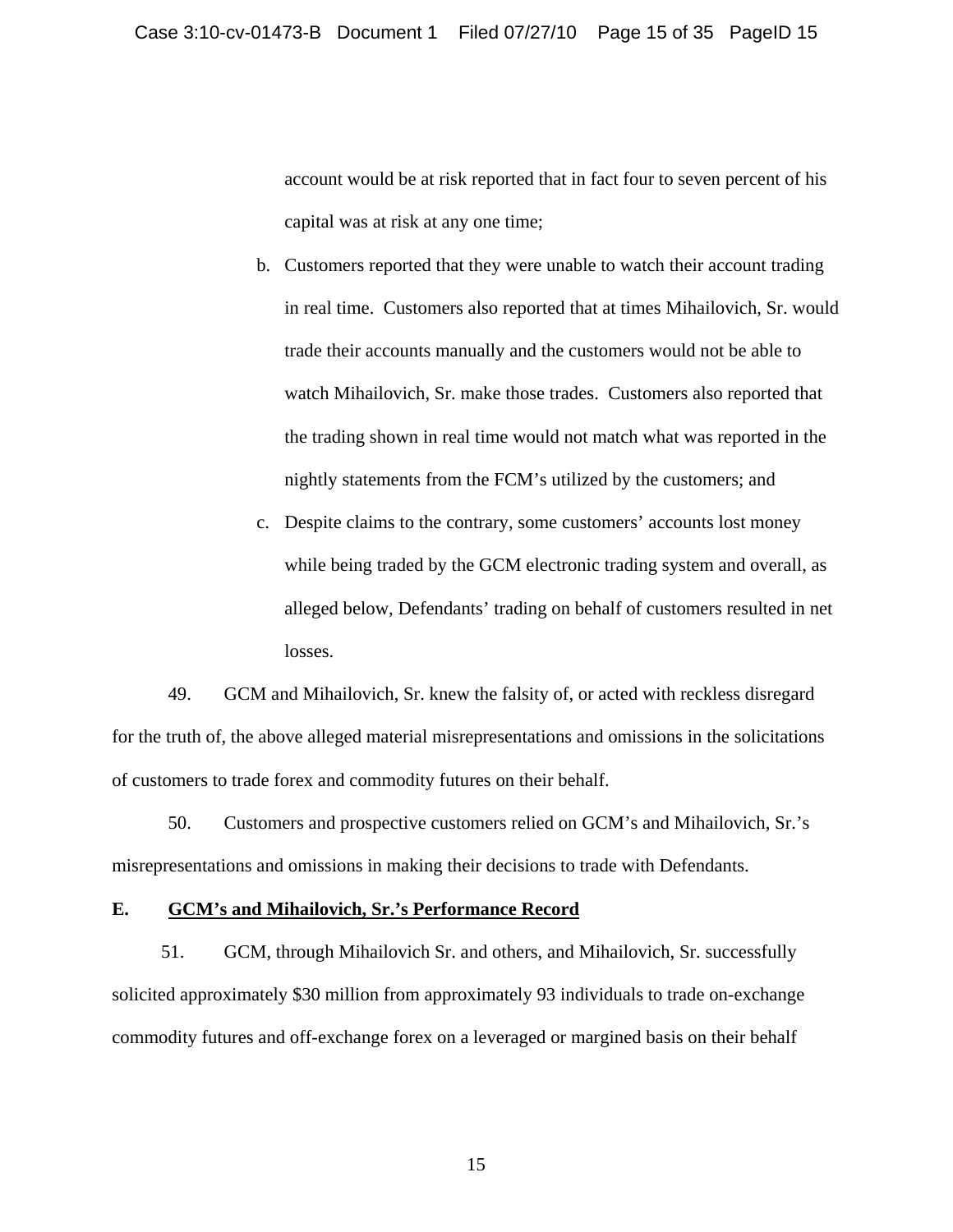through individual managed accounts. Over time, GCM customers withdrew approximately \$26 million from their accounts.

52. Despite their repeated claims concerning profit and minimization of risk, GCM's and Mihailovich, Sr.'s trading on behalf of customer seldom, if ever, generated the magnitude of profits represented by Defendants. In fact, approximately half of Defendants GCM's and Mihailovich, Sr.'s customers lost money from their investments, and overall, their trading resulted in net losses of approximately \$2.2 million in customer accounts.

53. From June 2008 through June 2009, GCM's and Mihailovich, Sr.'s trading of forex on behalf of customers resulted in overall realized losses of approximately \$711,000. GCM and Mihailovich, Sr. received approximately \$241,000 in performance and management fees related to this trading.

54. Between September 2008 and through November 2009, GCM's and Mihailovich, Sr.'s trading of S&P e-mini futures resulted in realized net losses totaling approximately \$1.5 million. GCM and Mihailovich, Sr. received approximately \$147,000 in performance and management fees related to this trading.

55. Despite these mounting losses, GCM and Mihailovich, Sr. continued to solicit new customers by highlighting the profit potential of investing with GCM using GCM's proprietary trading software, without disclosing the fact that many of their customers lost most, if not all, of their investment; that overall GCM's and Mihailovich, Sr.'s trading resulted in losses; and that Mihailovich, Sr. was a felon. Furthermore, GCM and Mihailovich, Sr. continued to generate large amounts of commissions from trading their customers' accounts.

#### **F. Mihailovich, Sr. is a controlling person of GCM**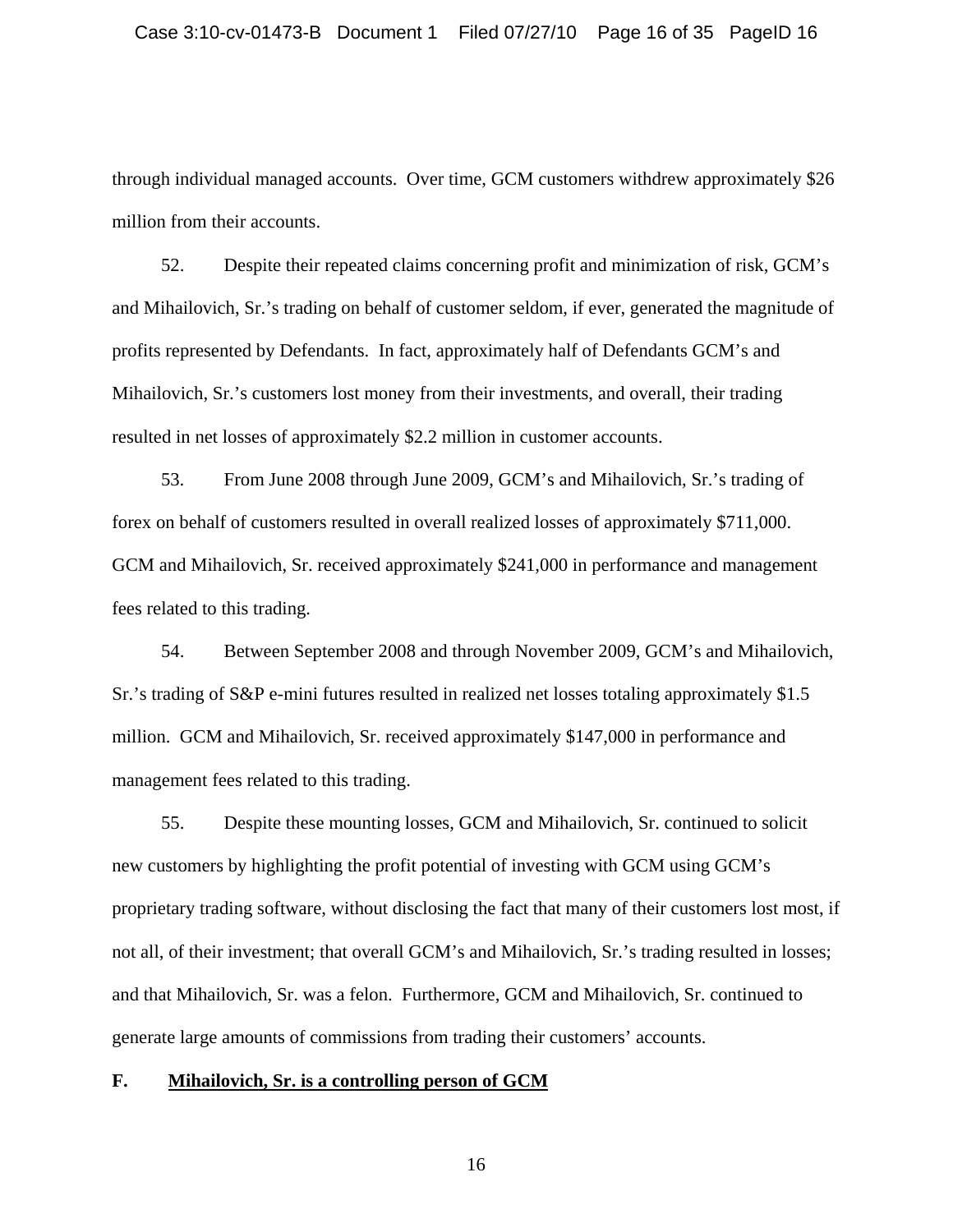56. Mihailovich, Sr. manages and controls GCM's daily operations. Mihailovich, Sr. directed the trading in the customers' accounts and conducted the webinar presentations. Mihailovich, Sr. was the main contact at GCM for customers and routinely contacted customers to help them set up their accounts or deal with problems. Customers believed that Mihailovich, Sr. was in charge of GCM because he was the main person with whom they dealt. Customers also believed that Mihailovich, Sr. was in charge of GCM because the due diligence marketing materials contained biographies of Mihailovich, Sr. only and stated that he had decades of experience trading commodity futures and forex.

57. Many customers dealt directly with Mihailovich, Sr. when they had issues with their accounts. In one instance, a customer who closed his account and revoked GCM's ability to trade his account received a direct call from Mihailovich, Sr. inquiring as to why he was terminating his relationship with GCM. It was the customer's understanding that Mihailovich, Sr. was responsible for GCM from these contacts with Mihailovich, Sr.

58. Upon information and belief, Mihailovich, Sr. produced the marketing materials, website, and webinars or directed others to produce them on his behalf.

59. Mihailovich, Sr. routinely signed his name and social security number on customer account documents as the trader of those accounts. Mihailovich, Sr. corresponded with the various FCMs to set up GCM's trading program and to conduct GCM's business with the FCMs.

60. In some instances, customers signed powers of attorney which gave Mihailovich, Sr. specifically the power to execute trades in the customers' accounts. Some of these powers of attorney listed Mihailovich, Sr.'s home address and social security number.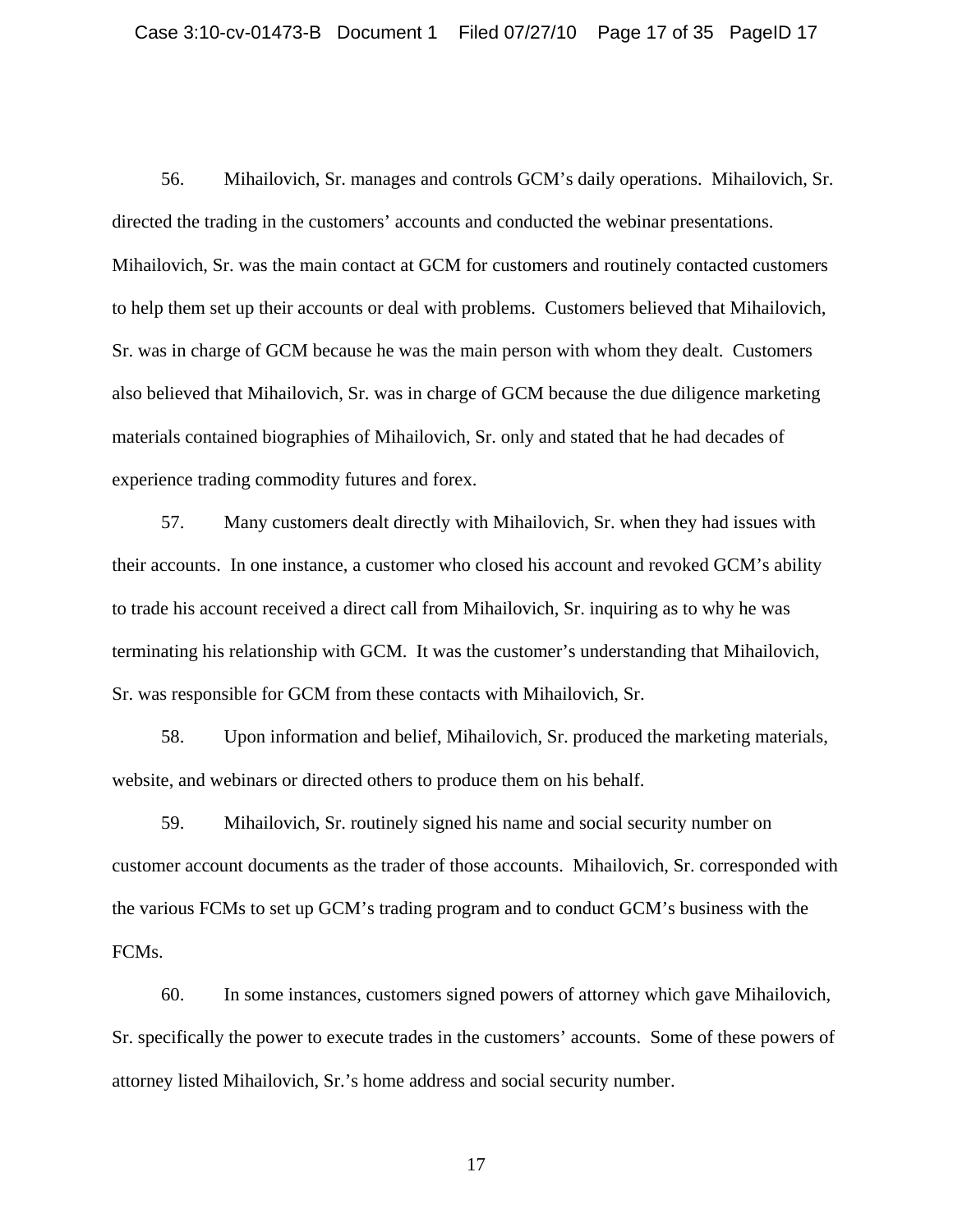61. Further, when initially questioned by the NFA during an audit in early 2009, Mihailovich, Sr. answered approximately ninety percent of the questions asked by the NFA examiner concerning GCM. The NFA examiner reported that during this conference call, she asked multiple questions concerning GCM's operations in preparation for a full audit. During that conversation, Mihailovich, Sr. answered most of her questions and appeared to have the most knowledge of GCM. The NFA examiner further reported that Mihailovich, Jr., who was also on the call, did not appear to know much about GCM's business.

62. In that same audit, Mihailovich, Jr. stated that he did not have any discretionary managed futures accounts for customers. The NFA had discovered certain individual managed accounts for customers which GCM and "Robert Mihailovich" held trading authority over. When asked about these accounts by the NFA, Mihailovich, Jr. stated that he had nothing to do with those accounts and that they were his dad's accounts.

## **G. GCM, Through Mihailovich, Jr., Knowingly Filed a False Statement with the Commission and Failed to Disclose that Mihailovich, Sr. was a Principal**

63. When GCM sought registration with the CFTC as a CTA it was required to file a CFTC Form 7-R disclosing the names of all of the firm's principals pursuant to Regulation 3.10(a)(2). GCM was also required to accompany its Form 7-R with Form 8-Rs for each natural person who is a principal of GCM.

64. Mihailovich, Jr. on behalf GCM executed and filed a Form 7-R with the CFTC along with a Form 8-R for Mihailovich, Jr., but did not file a Form 8-R for Mihailovich, Sr. or otherwise disclose in its application that Mihailovich, Sr. was a principal of GCM.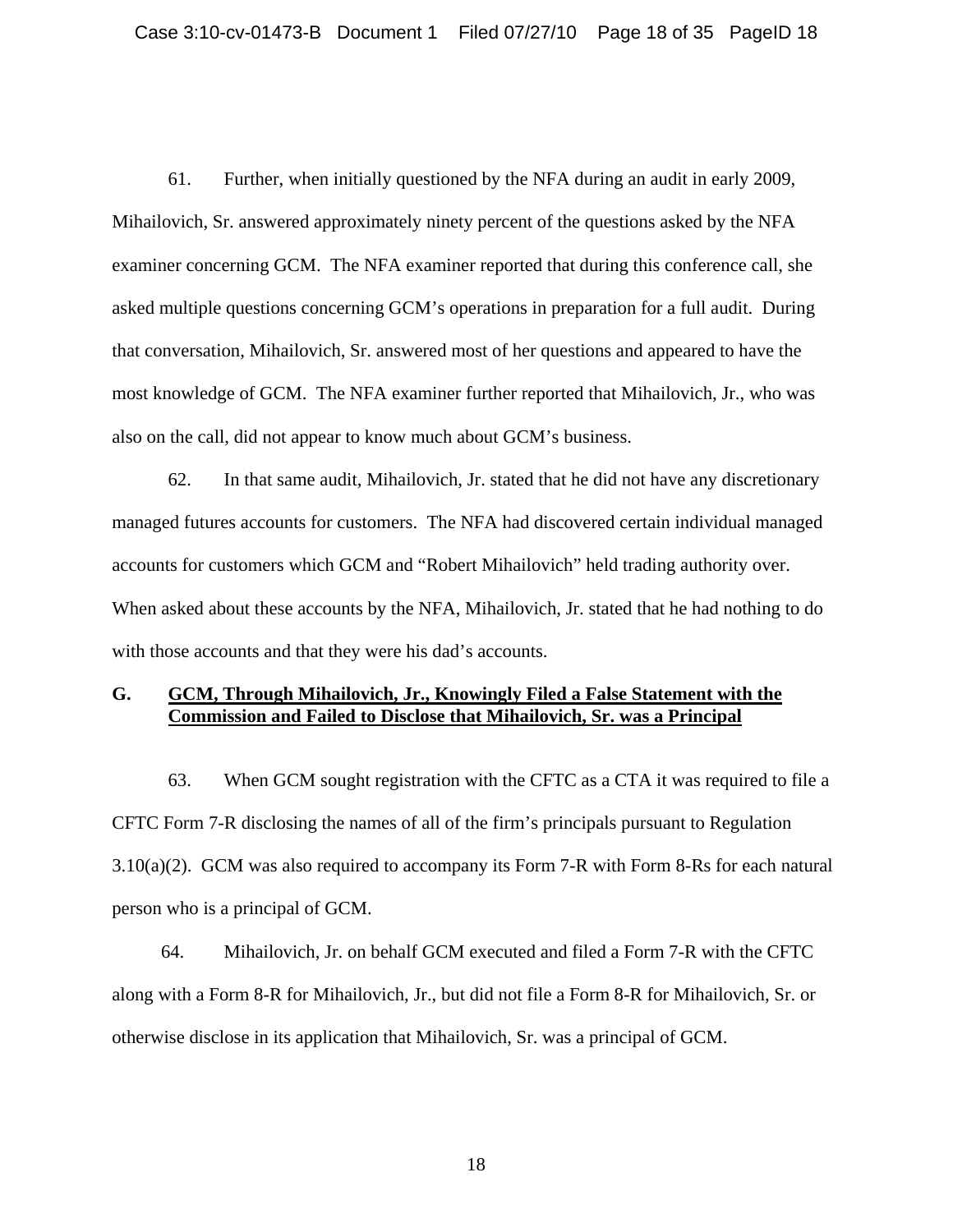65. GCM, through Mihailovich, Jr., failed to file a Form 8-R or otherwise disclose that Mihailovich, Sr. was a principal despite the fact that Mihailovich, Sr. directly controlled and managed the day to day operations of GCM.

## **H. Mihailovich, Jr. Aided and Abetted the Violations by GCM**

66. Mihailovich, Jr. willfully and knowingly aided and abetted the violations by GCM by failing to disclose that Mihailovich, Sr. was a principal of GCM in the required regulatory filings with the Commission through the NFA.

67. Specifically, Mihailovich, Jr. failed to file a Form 8-R for Mihailovich, Sr. with his Form 7-R as required by the Commission through the NFA.

68. Because Mihailovich, Sr. controlled the day-to-day operations of GCM, and had the ability to control the business of GCM, Mihailovich, Sr. should have been listed as a principal of GCM.

## **V. VIOLATIONS OF THE COMMODITY EXCHANGE ACT AND COMMISSION REGULATIONS**

## **COUNT I**

## **Violations of Sections 4b(a)(2)(A) and (C) of the Act, as amended by the CRA, to be codified at 7 U.S.C. §§ 6b(a)(2)(A) and(C) (Off-Exchange Conduct: Fraudulent Solicitation)**

69. The allegations set forth in paragraphs 1 through 68 are realleged and

incorporated herein by reference.

70. Sections  $4b(a)(2)(A)-(C)$  of the Act, as amended by the CRA, to be codified at

7 U.S.C. §§ 6b(a)(2)(A)-(C), make it unlawful

for any person, in or in connection with any order to make, or the making of, any contract of sale of any commodity for future delivery, or other agreement, contract, or transaction subject to paragraphs (1) and (2) of section  $5a(g)$ , that is made, or to be made, for or on behalf of, or with, any other person, other than on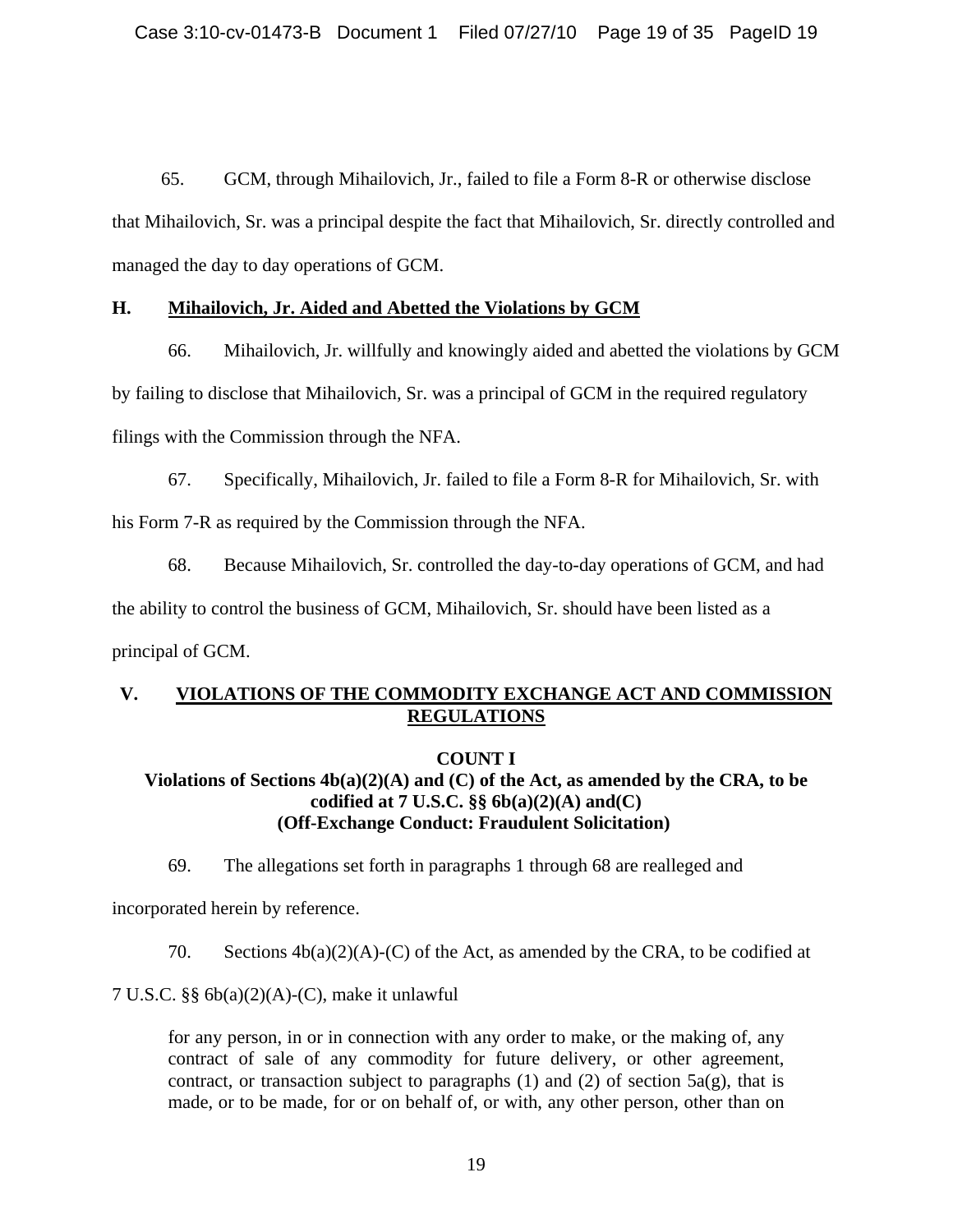or subject to the rules of a designated contract market  $- (A)$  to cheat or defraud or attempt to cheat or defraud the other person; (B) willfully to make or cause to be made to the other person any false report or statement or willfully to enter or cause to be entered for the other person any false record; [or] (C) willfully to deceive or attempt to deceive the other person by any means whatsoever in regard to any order or contract or the disposition or execution of any order or contract, or in regard to any act of agency performed, with respect to any order or contact for or, in the case of paragraph (2), with the other person.

Sections  $4b(a)(2)(A)$  and (C) of the Act, as amended by the CRA, apply to GCM's and Mihailovich, Sr.'s foreign currency transactions "as if" they were a contract of sale of a commodity for future delivery. Section  $2(c)(2)(C)(iv)$  of the Act, as amended by the CRA, to be codified at 7 U.S.C.  $\S 2(c)(2)(C)(iv)$ .

71. As set forth above, from at least June 2008 through the present, in or in connection with forex, made, or to be made, for or on behalf of, or with, other persons, Mihailovich, Sr. and GCM cheated or defrauded or attempted to cheat or defraud customers or prospective customers and willfully deceived or attempted to deceive customers or prospective customers by, among other things, knowingly (i) misrepresenting the likelihood of profit to be gained from the use of GCM's electronic trading system; (ii) misrepresenting and omitting the risk of loss of trading commodities utilizing GCM's electronic trading system; (iii) misrepresenting GCM's and Mihailovich, Sr.'s experience and trading record; (iv) falsely claiming never to have a losing trade; (v) falsely claiming that only a certain percentage of customer's funds would be at risk at any one time; (vi) misrepresenting that the trading being performed by the electronic trading system would be transparent to customers at all times; and (vii) misrepresenting and failing to disclose Mihailovich Sr.'s prior criminal conviction for mail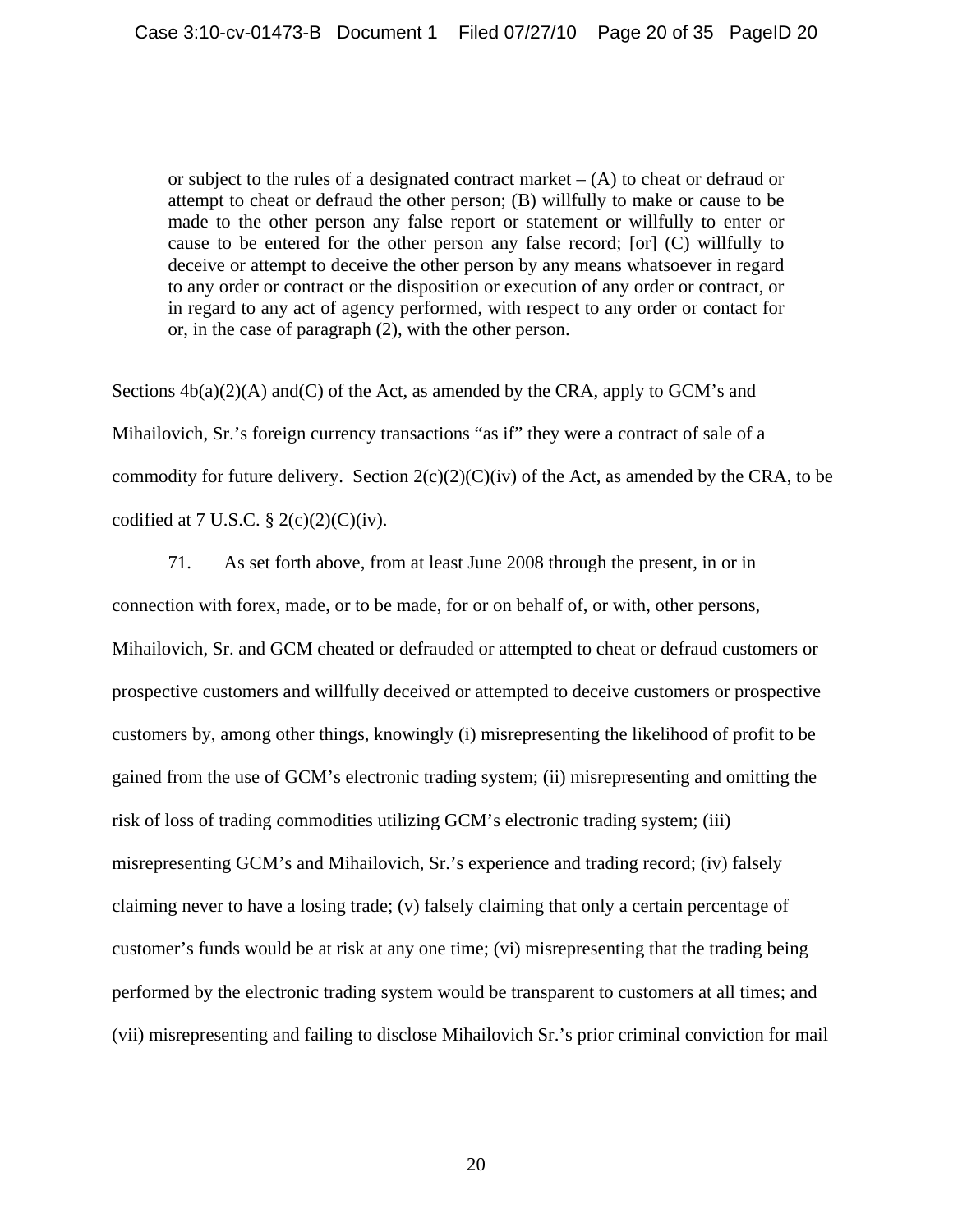fraud and related prison sentence, all in violation of Sections  $4b(a)(2)(A)$  and (C) of the Act as amended by the CRA, to be codified at  $7 \text{ U.S.C. }$   $\S\S 66(a)(2)(A)$  and (C).

72. GCM, by and through its agents, and Mihailovich, Sr. engaged in the acts and practices described above knowingly or with reckless disregard for the truth.

73. Mihailovich, Sr. controlled GCM, directly or indirectly, and did not act in good faith or knowingly induced, directly or indirectly, GCM's conduct alleged in this Complaint; therefore, pursuant to Section 13(b) of the Act, 7 U.S.C. § 13c(b) (2006), Mihailovich, Sr. is liable for GCM's violations of Sections 4b(a)(2)(A) and (C) of the Act, as amended by the CRA, to be codified at 7 U.S.C.  $\S\S 6b(a)(2)(A)$  and (C).

74. The foregoing acts, misrepresentations, omissions, and failures of Mihailovich, Sr. occurred within the scope of his employment, office or agency with GCM; therefore, GCM is liable for these acts, misrepresentations, omissions, and failures pursuant to Section  $2(a)(1)(B)$  of the Act, 7 U.S.C. § 2(a)(1)(B) (2006), and Regulation 1.2, 17 C.F.R. § 1.2 (2010).

75. Each act of misrepresentation or omission of material facts, including but not limited to those specifically alleged herein, is alleged as a separate and distinct violation of Sections  $4b(a)(2)(A)$  and (C) of the Act, as amended by the CRA, to be codified at 7 U.S.C. §§  $6b(a)(2)(A)$  and $(C)$ .

#### **COUNT II**

**Violations of Sections 4b(a)(1)(A) and (C) of the Act, as amended by the CRA, to be codified at 7 U.S.C. §§ 6b(a)(1)(A) and(C) (On-Exchange Conduct: Fraudulent Solicitation)**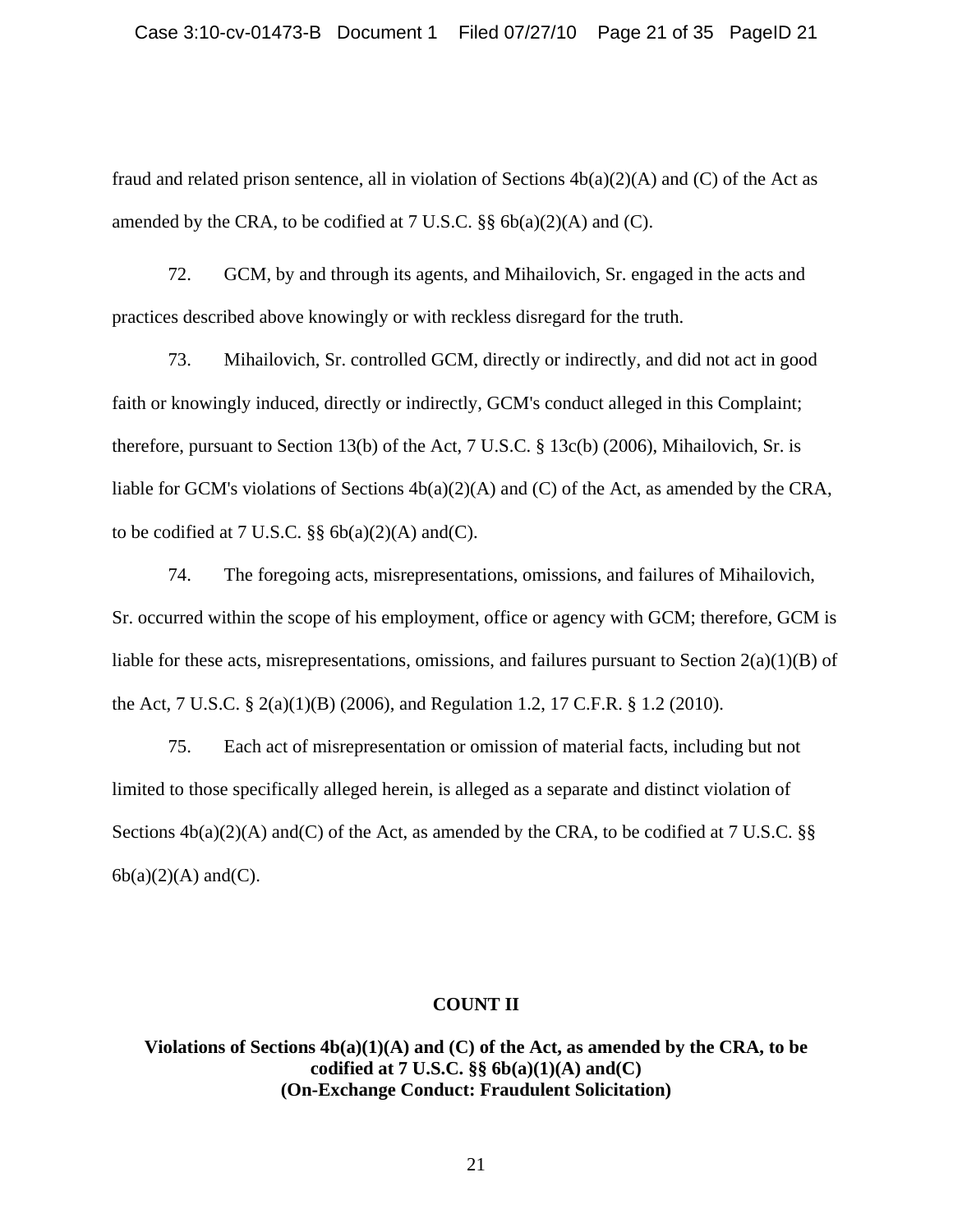## 76. The allegations set forth in paragraphs 1 through 75 are realleged and

incorporated herein by reference.

77. Sections  $4b(a)(1)(A)-(C)$  of the Act, as amended by the CRA, to be codified at

7 U.S.C. §§ 6b(a)(1)(A)-(C), make it unlawful:

for any person, in or in connection with any order to make, or the making of, any contract of sale of any commodity in interstate commerce or for future delivery that is made, or to be made, on or subject to the rules of a designated contract market, for or on behalf of any other person  $\dots$  (A) to cheat or defraud or attempt to cheat or defraud the other person; (B) willfully to make or cause to be made to the other person any false report or statement or willfully to enter or cause to be entered for the other person any false record; (C) willfully to deceive or attempt to deceive the other person by any means whatsoever in regard to the disposition or execution of any order or contract, or in regard to any act of agency performed, with respect to any order or contract for . . . the other person . . .

78. As set forth above, from at least June 2008 through the present, in or in connection with commodity futures, made, or to be made, for or on behalf of, or with, other persons, Defendants Mihailovich, Sr. and GCM cheated or defrauded or attempted to cheat or defraud customers or prospective customers and willfully deceived or attempted to deceive customers or prospective customers by, among other things, knowingly (i) misrepresenting the likelihood of profit to be gained from the use of GCM's electronic trading system; (ii) misrepresenting and omitting the risk of loss of trading commodities utilizing GCM's electronic trading system; (iii) misrepresenting GCM's and Mihailovich, Sr.'s experience and trading record; (iv) falsely claiming never to have a losing trade; (v) falsely claiming that only a certain percentage of customer's funds would be at risk at any one time; (vi) misrepresenting that the trading being performed by the electronic trading system would be transparent to customers at all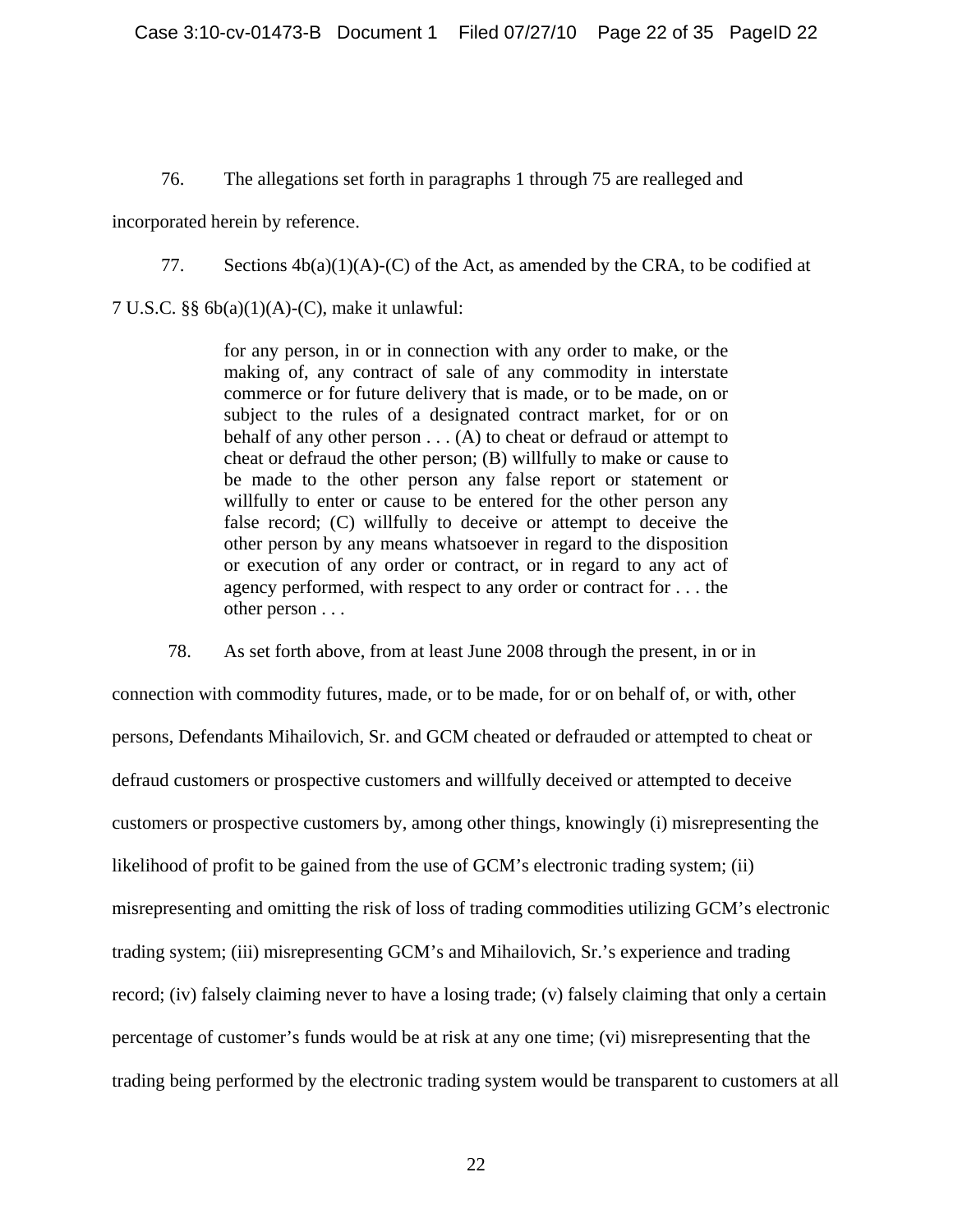times; and (vii) misrepresenting and failing to disclose Mihailovich, Sr.'s prior criminal conviction for mail fraud and related prison sentence, all in violation of Sections  $4b(a)(1)(A)$  and (C) of the Act, as amended by the CRA, to be codified at  $7 \text{ U.S.C. }$  §§  $6b(a)(1)(A)$  and (C).

79. GCM, by and through its agents, and Mihailovich, Sr. engaged in the acts and practices described above knowingly or with reckless disregard for the truth.

80. Mihailovich, Sr. controlled GCM, directly or indirectly, and did not act in good faith or knowingly induced, directly or indirectly, GCM's conduct alleged in this Complaint; therefore, pursuant to Section 13(b) of the Act, 7 U.S.C. § 13c(b) (2006), Mihailovich, Sr. is liable for GCM's violations of Sections  $4b(a)(1)(A)$  and (C) of the Act, as amended by the CRA, to be codified at 7 U.S.C.  $\S$ § 6b(a)(1)(A) and(C).

81. The foregoing acts, misrepresentations, omissions, and failures of Mihailovich, Sr. occurred within the scope of his employment, office or agency with GCM; therefore, GCM is liable for these acts, misrepresentations, omissions, and failures pursuant to Section 2(a)(1)(B) of the Act, 7 U.S.C. § 2(a)(1)(B) (2006), and Regulation 1.2, 17 C.F.R. § 1.2 (2010).

82. Each act of misrepresentation or omission of material facts, including but not limited to those specifically alleged herein, is alleged as a separate and distinct violation of Sections  $4b(a)(1)(A)$  and (C) of the Act, as amended by the CRA, to be codified at 7 U.S.C. §§  $6b(a)(1)(A)$  and $(C)$ .

## **COUNT III**

**Violation of Section 4o(1) of the Act, 7 U.S.C. § 6o(1) (2006) (Fraud by a Commodity Trading Advisor and Associated Person of a Commodity Trading Advisor)**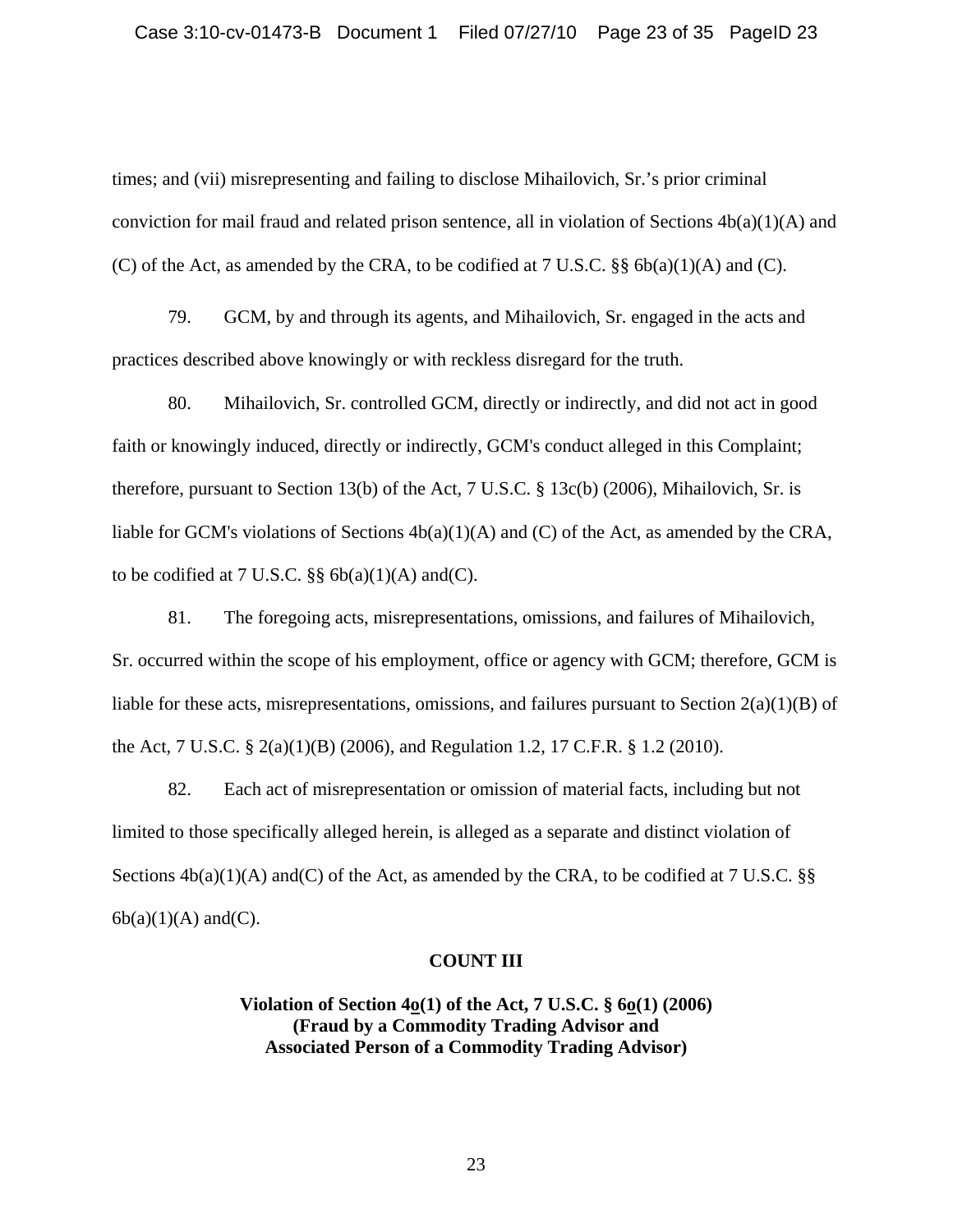83. The allegations set forth in paragraphs 1 through 82 are realleged and incorporated herein by reference.

84. From at least June 2008 through the present, in or in connection with forex and commodity futures, made, or to be made, for or on behalf of, or with, other persons, GCM, while acting as a CTA, and Mihailovich, Sr., while acting as an AP and CTA, violated Section  $4<sub>0</sub>(1)$  of the Act, 7 U.S.C. § 6o(1) (2006), in that GCM and Mihailovich, Sr. directly or indirectly employed and is employing, a device, scheme, or artifice to defraud customers or potential customers, or has engaged and is engaging in transactions, practices or a course of business which operated as a fraud or deceit upon customers or prospective customers by, among other acts, knowingly or recklessly (i) misrepresenting the likelihood of profit to be gained from the use of GCM's electronic trading system; (ii) misrepresenting and omitting the risk of loss of trading commodities utilizing GCM's electronic trading system; (iii) misrepresenting GCM's and Mihailovich, Sr.'s experience and trading record; (iv) falsely claiming never to have a losing trade; (v) falsely claiming that only a certain percentage of customer's funds would be at risk at any one time; (vi) misrepresenting that the trading being performed by the electronic trading system would be transparent to customers at all times; and (vii) misrepresenting and failing to disclose Mihailovich, Sr.'s prior criminal conviction for mail fraud and related prison sentence.

85. GCM and Mihailovich, Sr. perpetrated the foregoing acts by use of the mails and other means or instrumentalities of interstate commerce, directly or indirectly.

86. GCM and Mihailovich, Sr. each engaged in the acts and practices herein knowingly or with reckless disregard for the truth.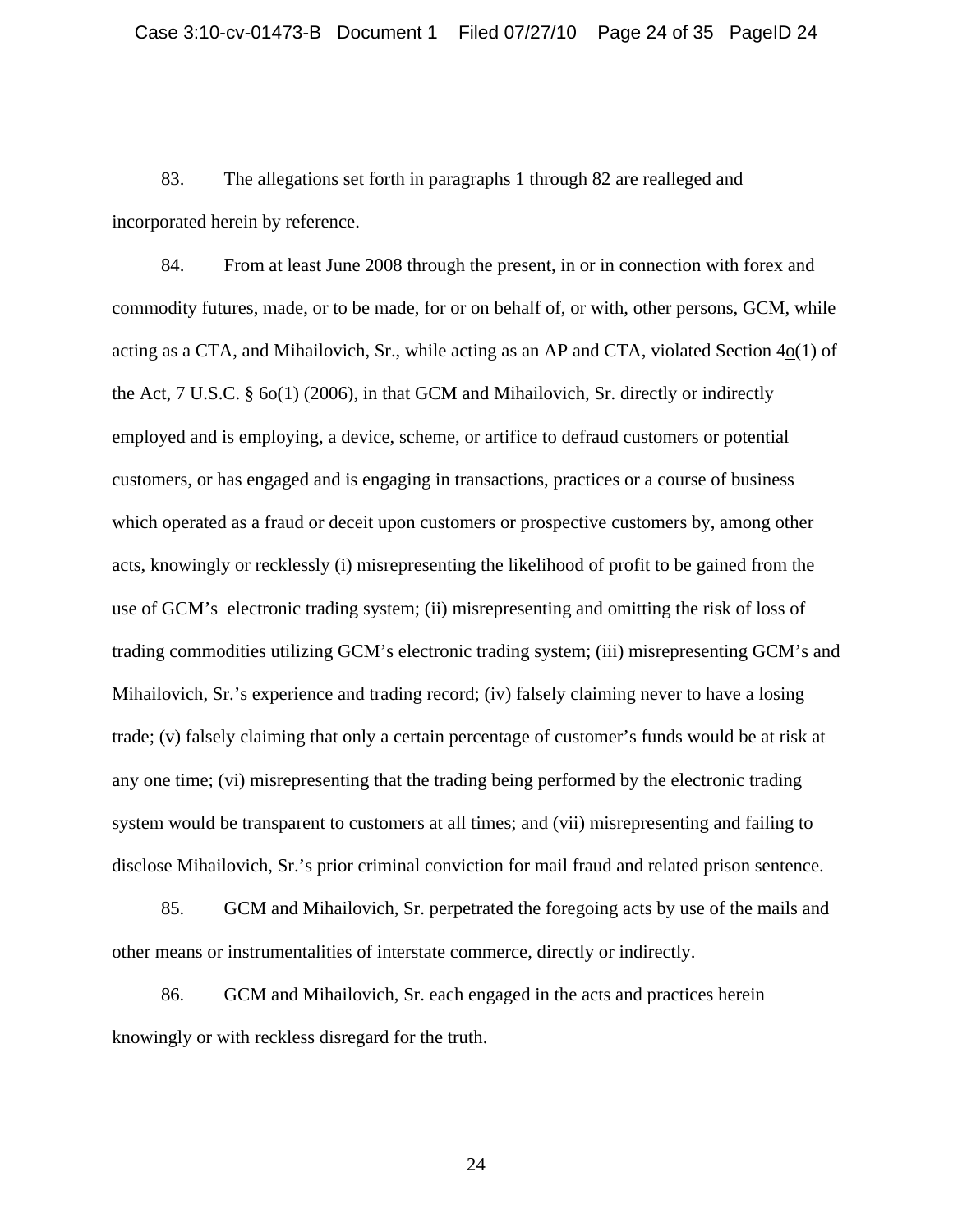87. The foregoing acts, misrepresentations, omissions, and failures of Mihailovich,

Sr. occurred within the scope of his employment, office or agency with GCM; therefore, GCM is liable for these acts, misrepresentations, omissions, and failures pursuant to Section 2(a)(1)(B) of the Act, 7 U.S.C. § 2(a)(1)(B) (2006), and Regulation 1.2, 17 C.F.R. § 1.2 (2010).

88. Mihailovich, Sr. controlled GCM, directly or indirectly, and did not act in good faith or knowingly induced, directly or indirectly, GCM's conduct alleged in this Count. Therefore, pursuant to Section 13(b) of the Act, 7 U.S.C. § 13c(b) (2006), Mihailovich, Sr. is liable for GCM's violations Section 4o(1) of the Act.

89. Each misrepresentation or omission of material fact, including but not limited to those specifically alleged herein, is alleged as a separate and distinct violation of Section 4o(1) of the Act.

## **COUNT IV**

## **Violations of Sections 6(c) and 9a(3) of the Act and Regulation 3.10(a)(2) (GCM and Mihailovich, Jr. Knowingly Filed a False CTA Application for Registration with the Commission and Failed to Disclose a Principal)**

90. The allegations set forth in paragraphs 1 through 89 are realleged and incorporated herein by reference.

91. Section 6(c) of the Act, 7 U.S.C § 9(c) (2006), authorizes the Commission to serve a complaint and provide for the imposition of, among other things, fines and penalties "[I]f the Commission has reason to believe that any person… has willfully made any false or misleading statement of a material fact in any… report filed with the Commission under this Act, or willfully omitted to state in any such… report any material fact which is required to be stated therein…"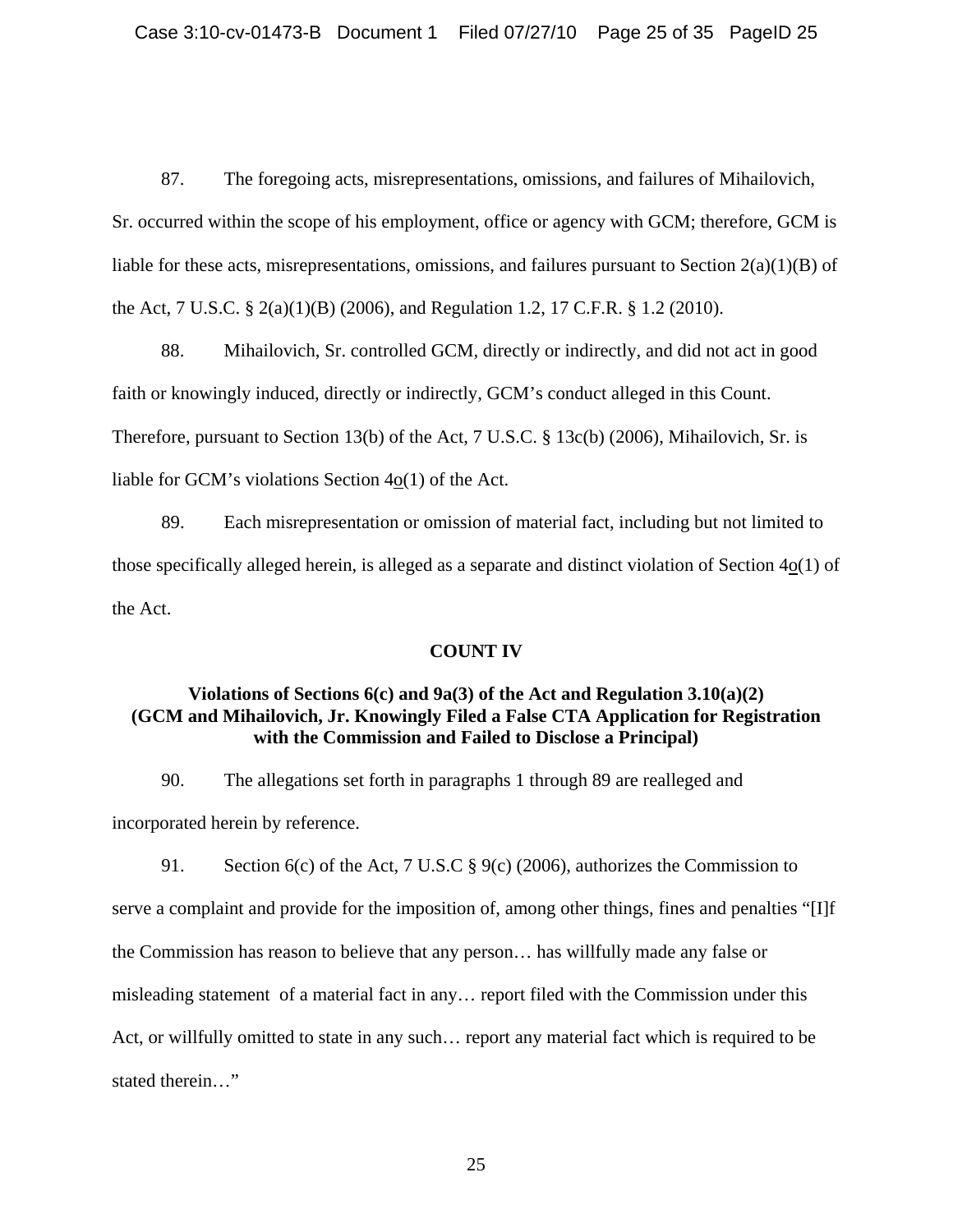92. Section  $9(a)(3)$  of the Act, 7 U.S.C. 13(a)(1) (2006), makes it a violation for "[a]ny person knowingly to make, or cause to be made, any statement in any… report, or document required to be filed under this Act or any rule or regulation thereunder…, which statement was false or misleading with respect to any material fact, or knowingly to omit any material fact required to be stated therein or necessary to make the statements therein not misleading."

93. Regulation 3.10(a)(1), 17 C.F.R. § 3.10(a)(1) (2010) requires in relevant part, that applications for registration as a CTA be filed with the CFTC through the NFA on Form 7-R. Regulation 3.10(a)(2) requires that each Form 7-R so filed be accompanied by a Form 8-R for each natural person who is a principal of the applicant. Regulation 3.1(a) includes within the definition of principal any person "having the power, directly or indirectly, through agreement or otherwise, to exercise a controlling influence over the entity's activities that are subject to regulation by the Commission."

94. GCM and Mihailovich, Jr. violated Sections  $6(c)$  and  $9(a)(3)$  of the Act and Regulation  $3.10(a)(2)$  by knowingly omitting required information from their registration forms, namely, a Form 8-R application for Mihailovich, Sr. disclosing that he had been a principal of GCM since the inception of GCM because he managed the daily operations of GCM, directed trading and marketing at GCM and has an ownership interest in GCM.

95. The actions, omissions and failures of Mihailovich, Jr. as described in this Count, were done within the scope of his employment with GCM and, therefore, GCM is liable for Mihailovich, Jr.'s acts, omissions and failures constituting violations as alleged in this Count,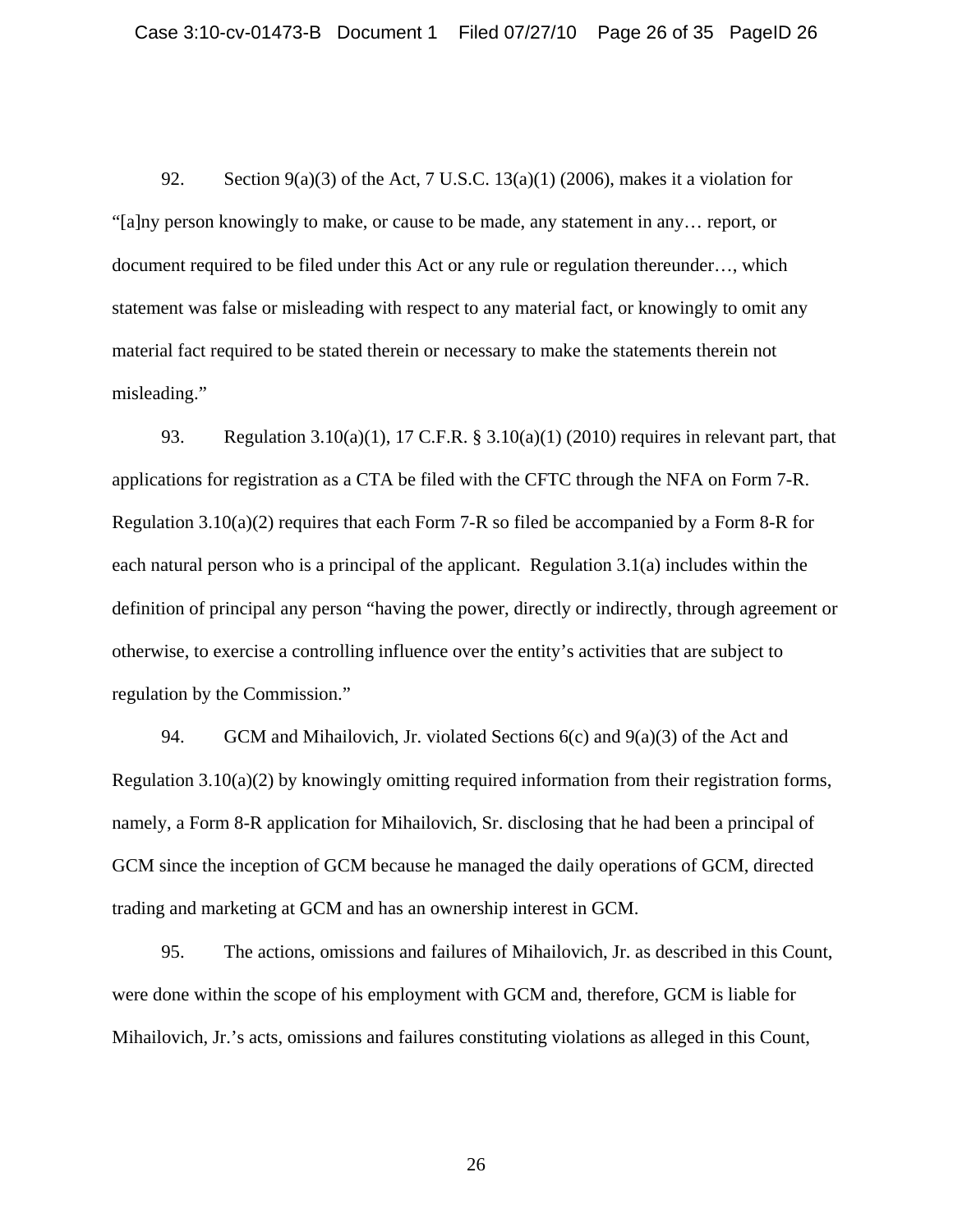pursuant to Section 2(a)(1)(B) of the Act, 7 U.S.C. § 2(a)(1)(B) (2006), and Regulation 1.2, 17 C.F.R. § 1.2 (2010).

96. Mihailovich, Sr. controlled GCM, directly or indirectly, and did not act in good faith or knowingly induced, directly or indirectly, GCM's conduct alleged in this Count; therefore, pursuant to Section 13(b) of the Act, 7 U.S.C. § 13c(b) (2006), Mihailovich, Sr. is liable for GCM's violations of Sections 6(c) and 9a(3) of the Act, codified at 7 U.S.C. §§ 13, 9 and Regulation 3.10(a).

97. Mihailovich, Jr. has willfully aided, abetted, counseled, commanded, induced, procured, caused or acted in combination or concert with other persons in the foregoing violations of the Act and the Regulations by GCM. Mihailovich, Jr. is therefore responsible for these violations by operation of Section 13(a) of the Act, 7. U.S.C  $\S$  13c(a).

## **COUNT V**

## **Violations of Section 4k(3) (Acting as an Unregistered Associated Person and Permitting an Unregistered Associated Person to Remain Associated in a Capacity Requiring Registration)**

98. The allegations set forth in paragraphs 1 through 97 are realleged and incorporated herein by reference.

99. In soliciting prospective customers for commodity futures trading on behalf of GCM and by being associated with GCM, Mihailovich, Sr. acted as an AP of GCM without the benefit of regi**s**tration, in violation of Section 4k(3) of the Act, 7 U.S.C. § 6k(3) (2006).

100. The foregoing failure of Mihailovich, Sr. to register as an AP occurred within the scope of Mihailovich, Sr.'s employment or office with GCM. GCM is therefore liable for Mihailovich, Sr.'s acts and failures in violation of Section 4k(3) of the Act, 7 U.S.C. § 6k(3)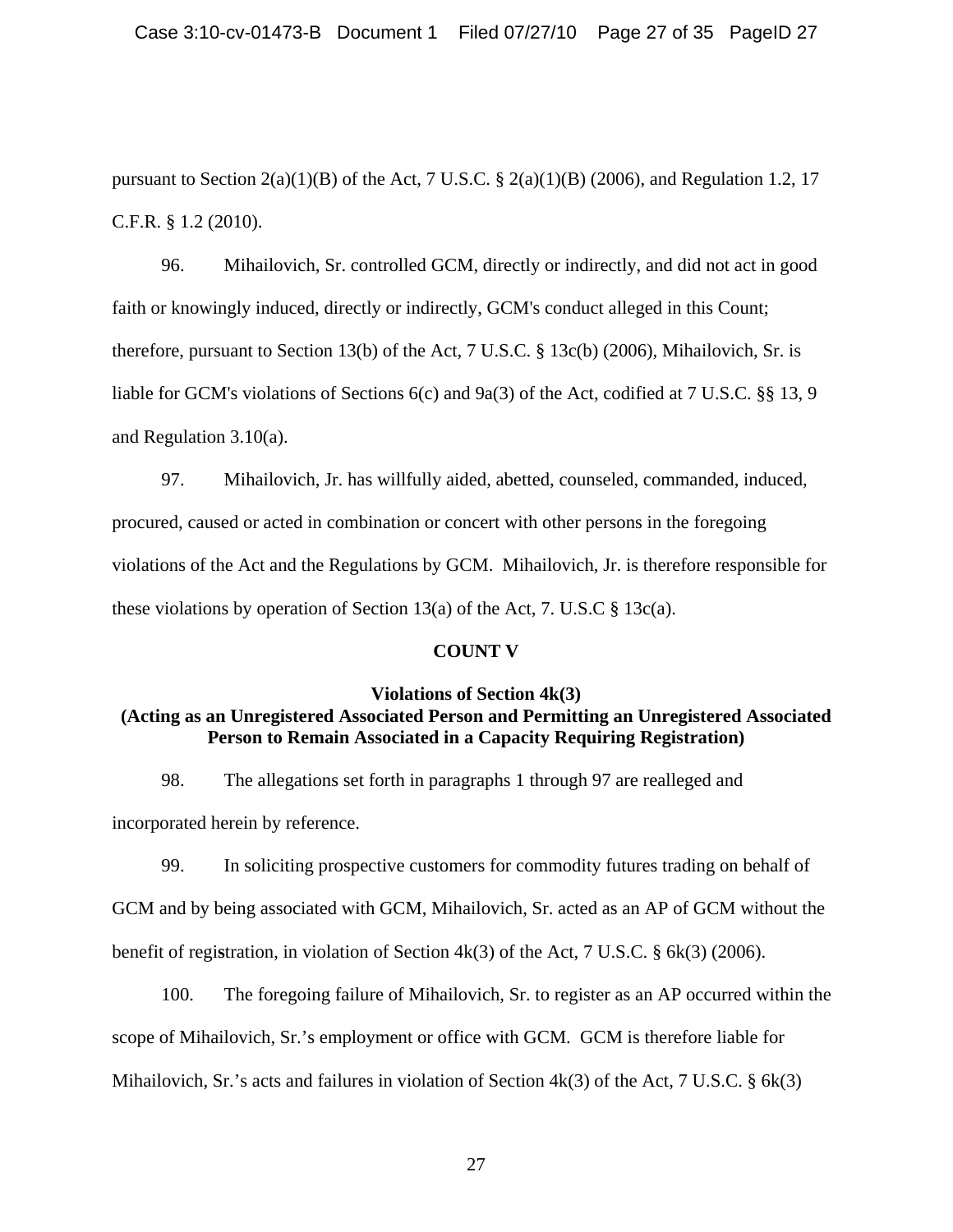(2006), pursuant to Section  $2(a)(1)(B)$  of the Act, 7 U.S.C. §  $2(a)(1)(B)$  (2006), and Regulation 1.2 , 17 C.F.R. § 1.2 (2010).

101. GCM permitted Mihailovich, Sr. to become or remain associated with GCM when it knew or should have known that Mihailovich, Sr. was not registered with the Commission. Therefore, GCM violated Section 4k(3), 7 U.S.C. § 6k(3) (2006).

102. Mihailovich, Sr. controls GCM, directly or indirectly, and did not act in good faith or knowingly induced, directly or indirectly, GCM's conduct alleged in this Count; therefore, pursuant to Section 13(b) of the Act, 7 U.S.C. § 13c(b) (2006), Mihailovich, Sr. is liable for GCM's violations of Section  $4k(3)$  of the Act, codified at 7 U.S.C. § 6k(3).

## **COUNT VI**

## **Violation of Section 4m(1) of the Act (Failure to Register as a Commodity Trading Advisor)**

103. The allegations set forth in paragraphs 1 through 102 are realleged and incorporated herein by reference.

104. Section 1a(6) of the Act, 7 C.F.R. § 1a(6) (2006), in relevant part, defines the term CTA as any person who "for compensation or profit, engages in the business of advising others, either directly or through publications, writings, or electronic media, as to the value of or the advisability of trading in" futures.

105. Mihailovich, Sr. was in the business of trading commodities on behalf of customers of GCM and advising investors as to the advisability of commodity futures trading. Mihailovich, Sr. further held himself out as a commodity trading advisor to the public. Mihailovich, Sr. further managed and directed the commodity futures trading on behalf of GCM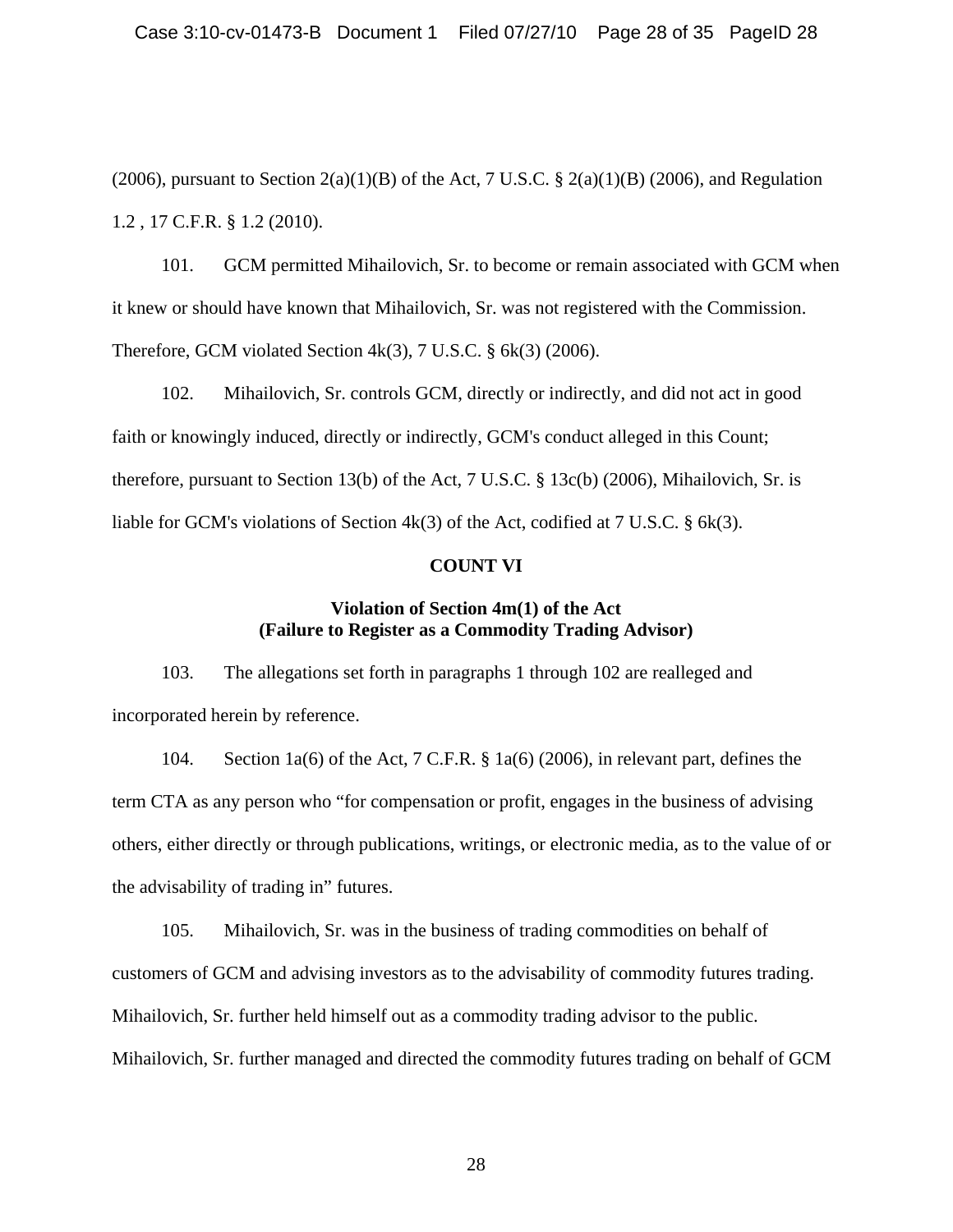and GCM's customers for compensation or profit. By such conduct, Mihailovich, Sr. acted as a CTA.

106. Mihailovich, Sr. used the mails or instrumentalities of interstate commerce in or in connection with his business as a CTA while failing to register with the Commission as a CTA during his trading activities on behalf of customers through his dba from June 2008 until September 2008, in violation of Section 4m(1) of the Act, 7 U.S.C. § 6m(1) (2006).

107. Mihailovich, Sr. directly or indirectly, controlled GCM and did not act in good faith, or knowingly induced, directly or indirectly, the acts constituting GCM's violations of Section 4m(1) of the Act, 7 U.S.C. § 6m(1)(2006). Mihailovich, Sr. is therefore liable for these violations pursuant to Section 13(b) of the Act, 7 U.S.C. § 13c(b) (2006).

## **VI. RELIEF REQUESTED**

 **WHEREFORE**, the Commission respectfully requests that the Court, as authorized by Section 6c of the Act, 7 U.S.C. § 13a-1 (2006), and pursuant to its own equitable powers, enter:

a) An order finding that Defendants GCM and Mihailovich, Sr. violated Sections  $4b(a)(1)(A)$  and (C) and Sections  $4b(a)(2)(A)$  and (C) as amended by the CRA, to be codified at 7 U.S.C. §§ 6b(a)(1)(A) and (C) and 6b(a)(2)(A) and(C); that GCM and Mihailovich, Sr. violated Section 4o(1), 7 U.S.C. § 6o(1); that GCM directly, and Mihailovich, Jr. directly and through aiding and abetting GCM, pursuant to Section 13(a) of the Act, 7 U.S.C. § 13c(a), violated Sections 9a(3) and 6(c) of the Act, 7 U.S.C. §§ 6k(1), 9, 15 and 13(a)(3) (2006), and Regulation 3.10(a)(2), 17 C.F.R. § 3.10(a)(2) (2010); that Mihailovich, Sr. and GCM violated Section 4k(3), 7 U.S.C § 6k(3) (2006); and Mihailovich, Sr. and GCM violated Section 4m(1) of the Act, 7 U.S.C. § 6m (2006);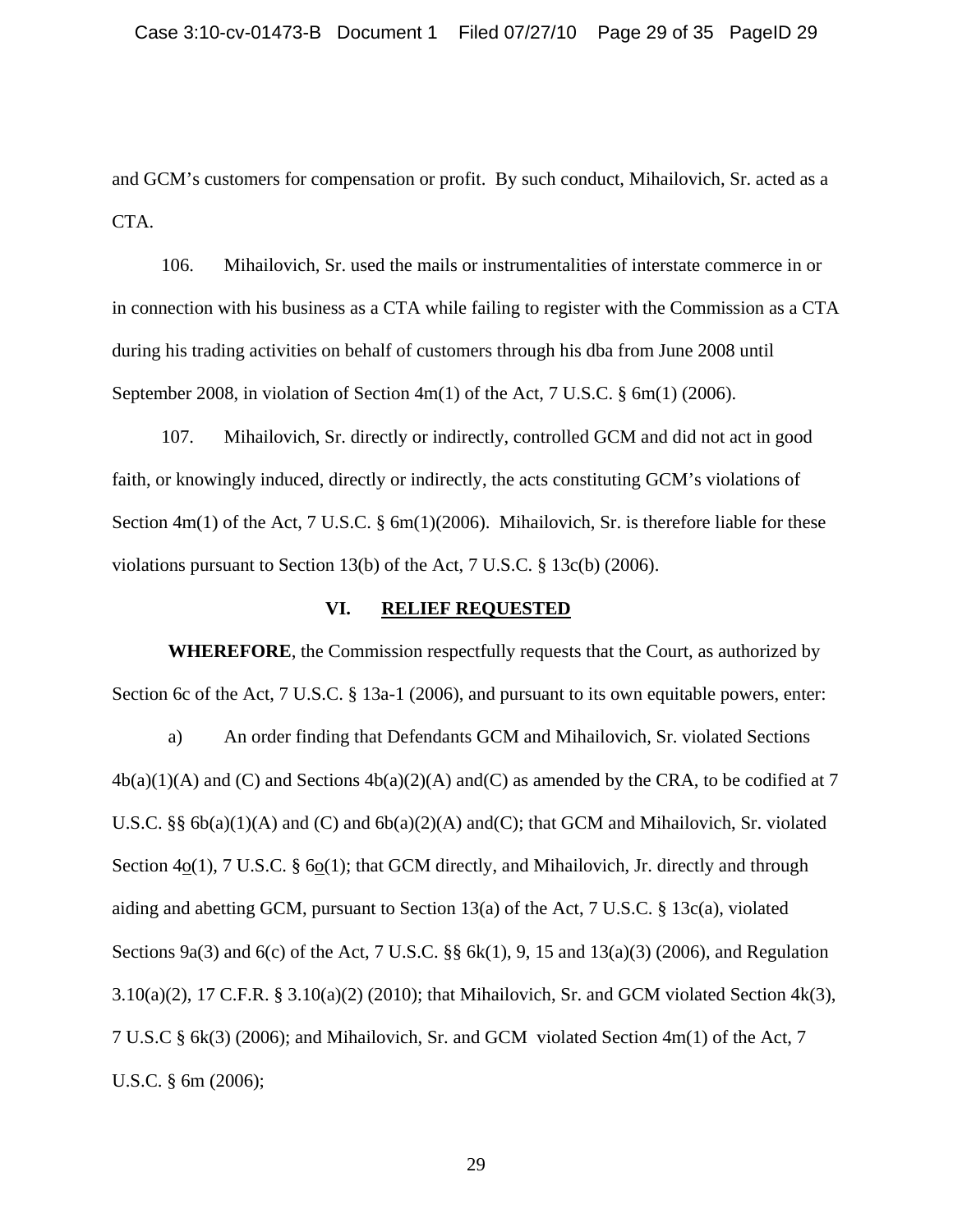b) An order of permanent injunction prohibiting GCM and Mihailovich, Sr. and any of their agents, servants, employees, assigns, attorneys, and persons in active concert or participation with any defendant, including any successor thereof, from engaging, directly or indirectly:

- (i) in conduct in violation of Sections  $4b(a)(2)(A)$  and(C) of the Act, as amended by the CRA, to be codified at  $7 \text{ U.S.C. }$  §§  $6b(a)(2)(A)$  and(C);
- (ii) in conduct in violation of Sections  $4b(a)(1)(A)$  and (C) of the Act, as amended by the CRA, to be codified at  $7 \text{ U.S.C. }$   $\S\S 66(a)(1)(A)$  and (C);
- (iii) in conduct in violation of Section 4o(1) of the Act, 7 U.S.C.  $\S$  6o(1)  $(2006);$
- (iv) in conduct in violation of Sections 9a(3) and 6(c), 7 U.S.C.  $\S$  6 k(1), 9, 15 and  $13(a)(3)$  (2006), and Regulation 3.10(a)(2), 17 C.F.R. § 3.10(a)(2) (2010);
- (v) in conduct in violation of Section  $4k(3)$ , 7 U.S.C  $\S$  6k(3) and (iii) (2006);
- (vi) in conduct that violates Section  $4m(1)$  of the Act, 7 U.S.C  $\S$  6m (2006);
- (vii) in trading on or subject to the rules of any registered entity, as that term is defined in Section 1a(29) of the Act, 7 U.S.C.  $\S$  1a(29) (2006);
- (viii) entering into any transactions involving commodity futures, options on commodity futures, commodity options (as that term is defined in Regulation 32.1(b)(1), 17 C.F.R. § 32.1(b)(1)) (2010) ("commodity options"), and/or foreign currency (as described in Sections  $2(c)(2)(B)$  and  $2(c)(2)(C)(i)$  of the Act, as amended by the CRA, to be codified at 7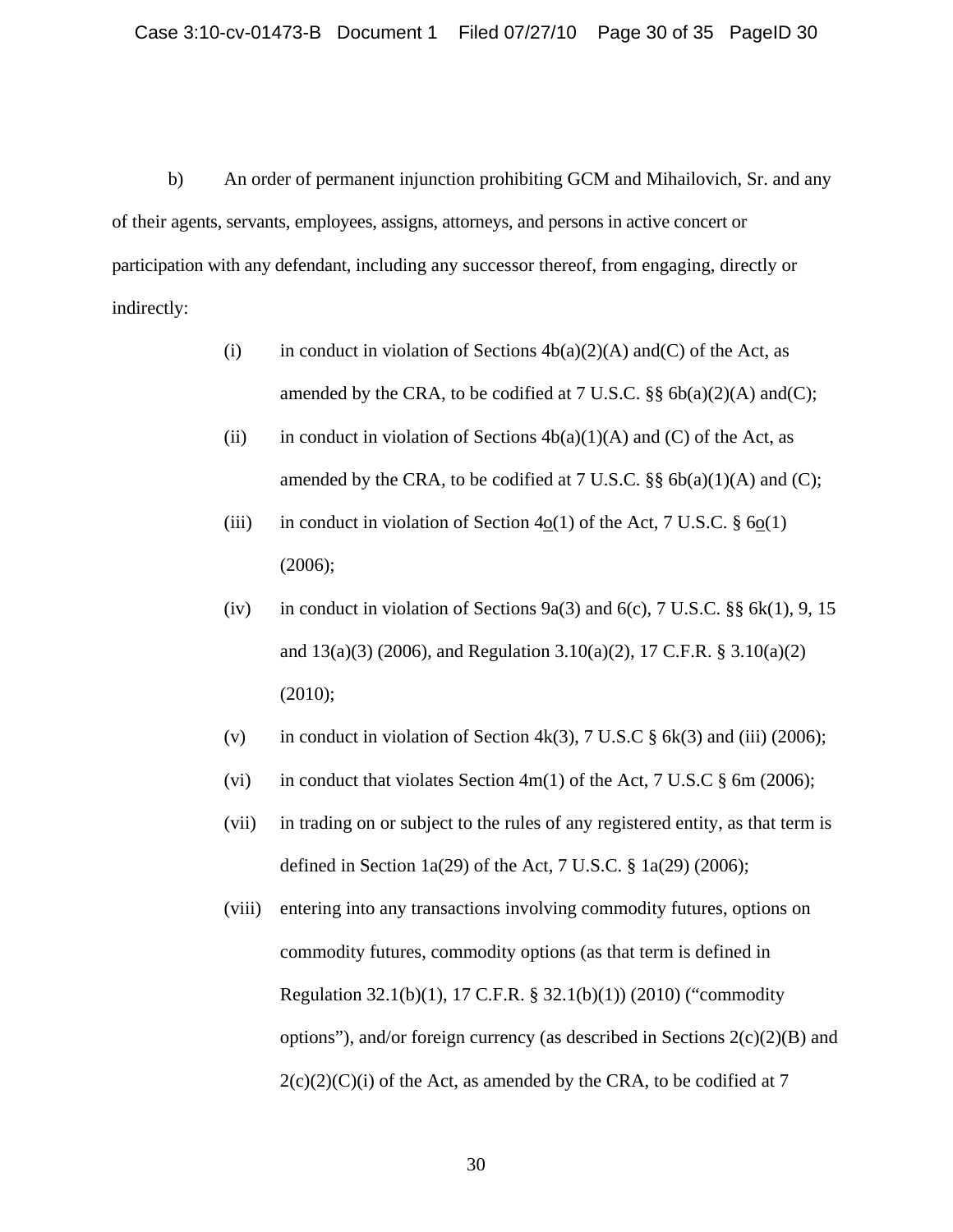U.S.C.  $\S\S 2(c)(2)(B)$  and  $2(c)(2)(C)(i)$  ("forex contracts") for any personal or proprietary account or for any account in which they have a direct or indirect interest;

- (ix) having any commodity futures, options on commodity futures, commodity options, and/or forex contracts traded on their behalf;
- (x) controlling or directing the trading for or on behalf of any other person or entity, whether by power of attorney or otherwise, in any account involving commodity futures, options on commodity futures, commodity options, and/or forex contracts;
- (xi) soliciting, receiving, or accepting any funds from any person for the purpose of purchasing or selling any commodity futures, options on commodity futures, commodity options, and/or forex contracts;
- (xii) applying for registration or claiming exemption from registration with the Commission in any capacity, and engaging in any activity requiring such registration or exemption from registration with the Commission, except as provided for in Regulation 4.14(a)(9), 17 C.F.R. § 4.14(a)(9) (2010); and
- (xiii) acting as a principal (as that term is defined in Regulation 3.1(a),  $17$ C.F.R. § 3.1(a)(2010)), agent or any other officer or employee of any person (as that term is defined in Section 1a(28) of the Act, 7 U.S.C. § 1a(28) (2006)) registered, exempted from registration or required to be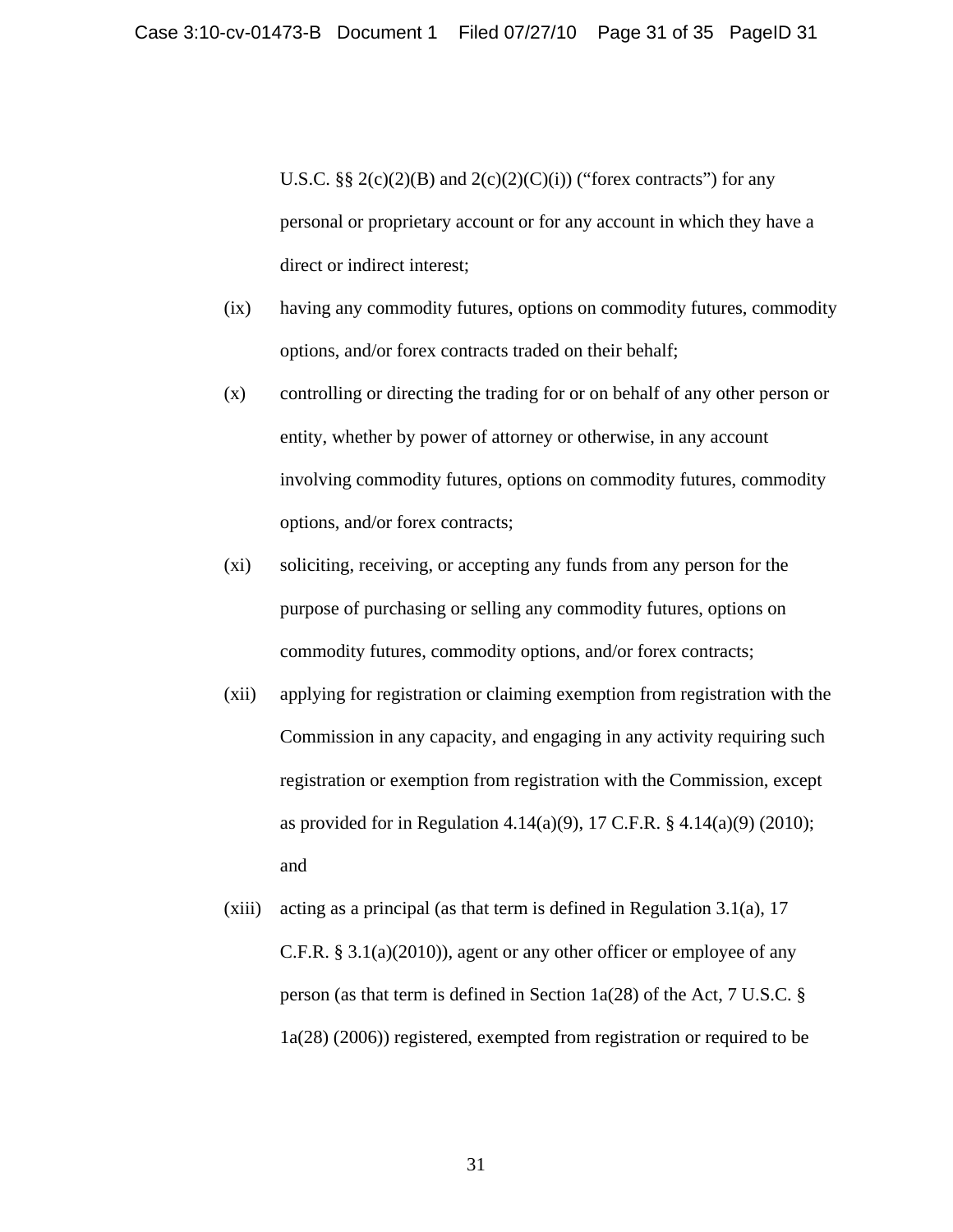registered with the Commission, except as provided for in Regulation 4.14(a)(9), 17 C.F.R. § 4.14(a)(9) (2010);

c) An order of permanent injunction prohibiting Defendant Mihailovich, Jr. and any of his agents, servants, employees, assigns, attorneys, and persons in active concert or participation with any defendant, including any successor thereof, from engaging, directly or indirectly:

- (i) in conduct in violation of Sections  $9a(3)$  and  $6(c)$  and Regulation 3.10(a)(2), 7 U.S.C. §§ 6k(1), 9, 15 and 13(a)(3) (2006), 17 C.F.R. §  $3.10(a)(2)$  (2010) directly and pursuant to Section 13(a) of the Act, 7 U.S.C. § 13c(a);
- (ii) trading on or subject to the rules of any registered entity, as that term is defined in Section 1a(29) of the Act, 7 U.S.C.  $\S$  1a(29) (2006);
- (iii) entering into any transactions involving commodity futures, options on commodity futures, commodity options (as that term is defined in Regulation 32.1(b)(1), 17 C.F.R. § 32.1(b)(1)) (2010) ("commodity options"), and/or foreign currency (as described in Sections  $2(c)(2)(B)$  and  $2(c)(2)(C)(i)$  of the Act, as amended by the CRA, to be codified at 7 U.S.C.  $\S\S 2(c)(2)(B)$  and  $2(c)(2)(C)(i)$  ("forex contracts") for any personal or proprietary account or for any account in which he has a direct or indirect interest;
- (iv) having any commodity futures, options on commodity futures, commodity options, and/or forex contracts traded on his behalf;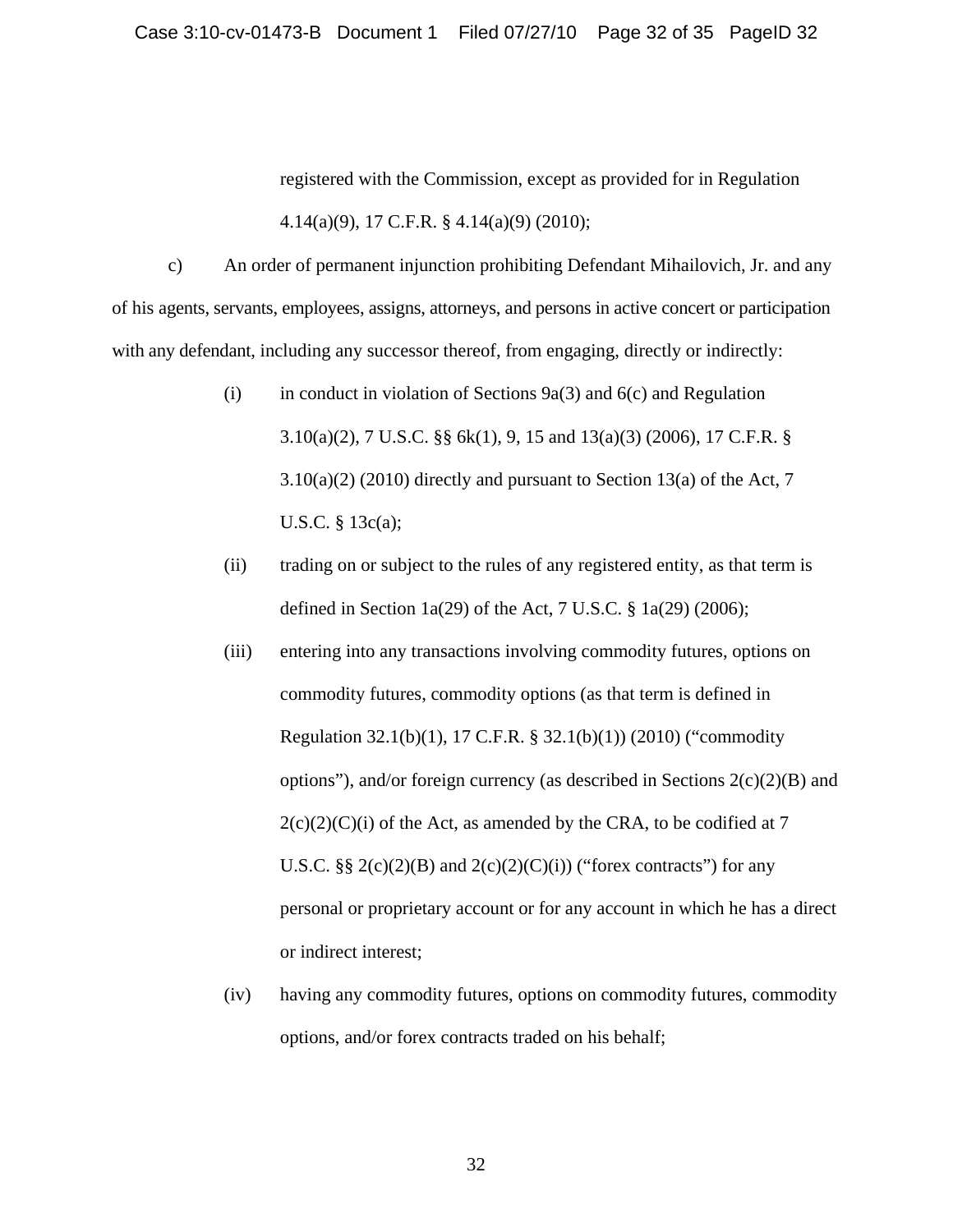- (v) controlling or directing the trading for or on behalf of any other person or entity, whether by power of attorney or otherwise, in any account involving commodity futures, options on commodity futures, commodity options, and/or forex contracts;
- (vi) soliciting, receiving, or accepting any funds from any person for the purpose of purchasing or selling any commodity futures, options on commodity futures, commodity options, and/or forex contracts;
- (vii) applying for registration or claiming exemption from registration with the Commission in any capacity, and engaging in any activity requiring such registration or exemption from registration with the Commission, except as provided for in Regulation 4.14(a)(9), 17 C.F.R. § 4.14(a)(9) (2010); and acting as a principal (as that term is defined in Regulation 3.1(a), 17 C.F.R. § 3.1(a)(2010)), agent or any other officer or employee of any person (as that term is defined in Section 1a(28) of the Act, 7 U.S.C. § 1a(28) (2006)) registered, exempted from registration or required to be registered with the Commission, except as provided for in Regulation 4.14(a)(9), 17 C.F.R. § 4.14(a)(9) (2010);

d) An order directing Defendants, as well as any successors to any defendant or relief defendant, to disgorge, pursuant to such procedure as the Court may order, all benefits received from the acts or practices which constitute violations of the Act, as described herein, and pre- and post-judgment interest thereon from the date of such violations;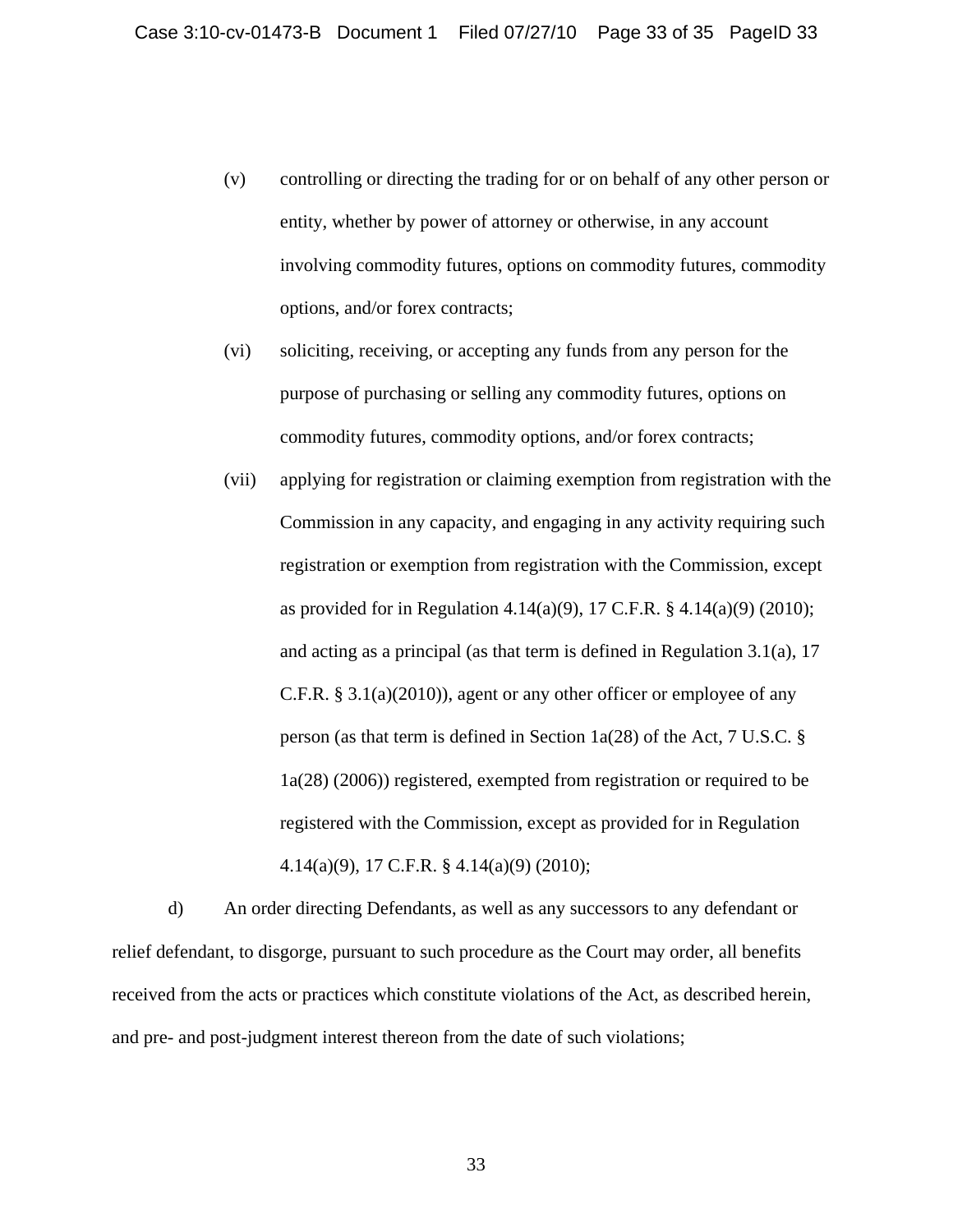e) An order directing Defendants to make full restitution to every person or entity whose funds Defendants received or caused another person or entity to receive as a result of acts and practices that constituted violations of the Act, as described herein, and pre- and postjudgment interest thereon from the date of such violations;

f) An order directing Defendants and any successors thereof, to rescind, pursuant to such procedures as the Court may order, all contracts and agreements, whether implied or express, entered into between them and any of the customers whose funds were received by them as a result of the acts and practices which constituted violations of the Act, as described herein;

g) An order directing each Defendant to pay a civil monetary penalty for each violation of the Act and Regulations described herein, plus post-judgment interest, in the amount of the higher of: \$140,000 for each violation of the Act and Regulations committed on or after October 23, 2008; \$130,000 for each violation of the Act committed on or between October 23, 2004 and October 22, 2008; or triple the monetary gain to each defendant for each violation of the Act and Regulations described herein, plus post-judgment interest;

h) An order requiring Defendants to pay costs and fees as permitted by 28 U.S.C. §§ 1920 and 2412(a)(2) (2006); and

i) Such other and further relief as the Court deems proper. Dated: July 27, 2010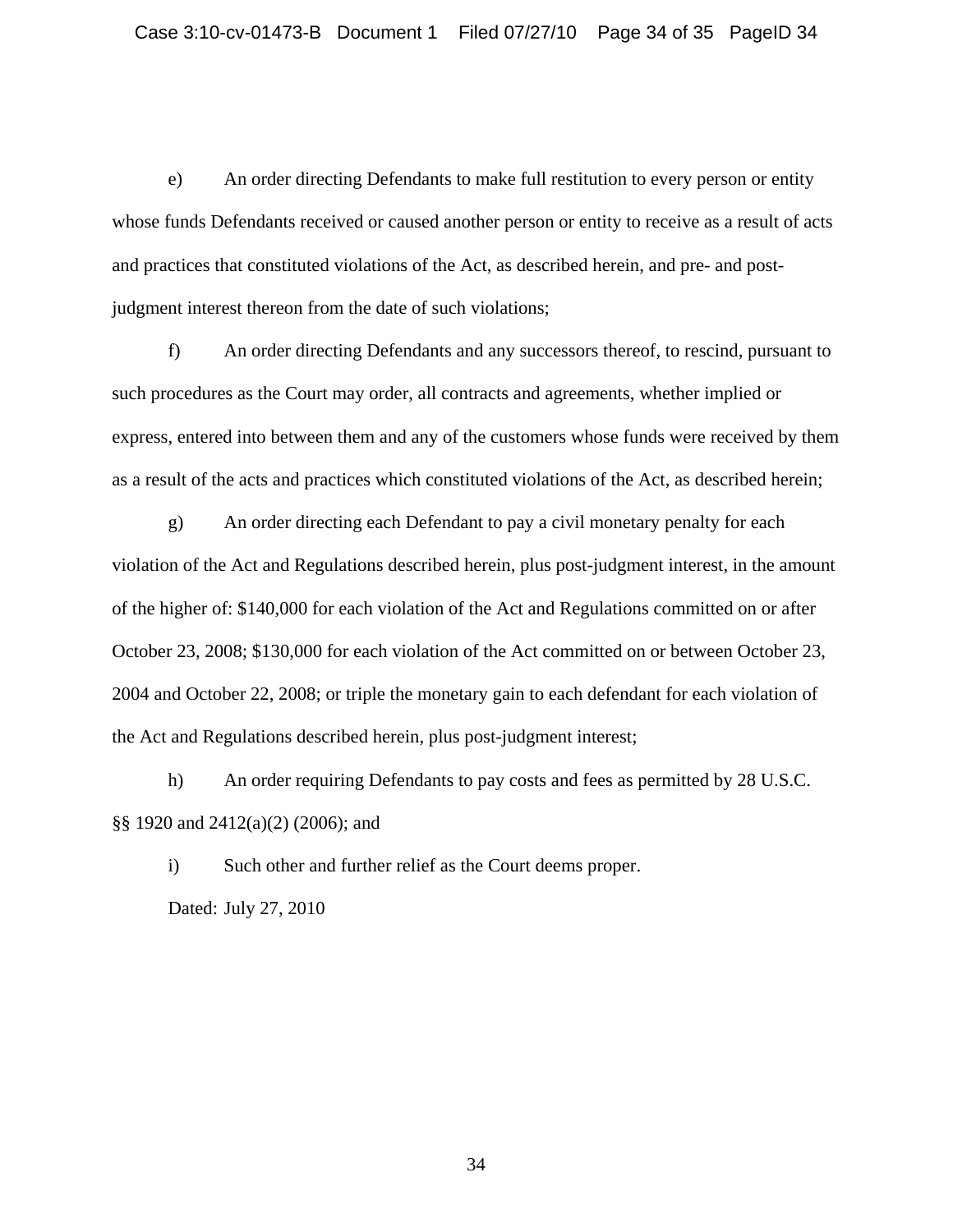Respectfully submitted by,

/s/Stephen T. Tsai\_\_\_\_\_\_\_\_\_\_\_\_\_\_\_\_\_ Gretchen L. Lowe Associate Director, DC Bar No. 421995 Anne M. Termine Chief Trial Attorney, LA Bar No. 26530 Stephen T. Tsai Trial Attorney, OH Bar No. 0080803 Philip Tumminio Trial Attorney, DC Bar No. 985624 U.S. Commodity Futures Trading Commission Division of Enforcement Three Lafayette Centre 1151  $21<sup>st</sup>$  Street NW Washington, DC 20581 (202) 418-5324 (Tsai) (202) 418-5538 (fax) *stsai@cftc.gov ptumminio@cftc.gov*

 Lisa R. Hasday Assistant U.S. Attorney U.S. Attorney's Office for the Northern District of Texas 1100 Commerce Street, Third Floor Dallas, TX 75242-1699 (214) 659-8737 (214) 767-2916 (fax) *Lisa.Hasday@usdoj.gov* 

Counsel for Plaintiff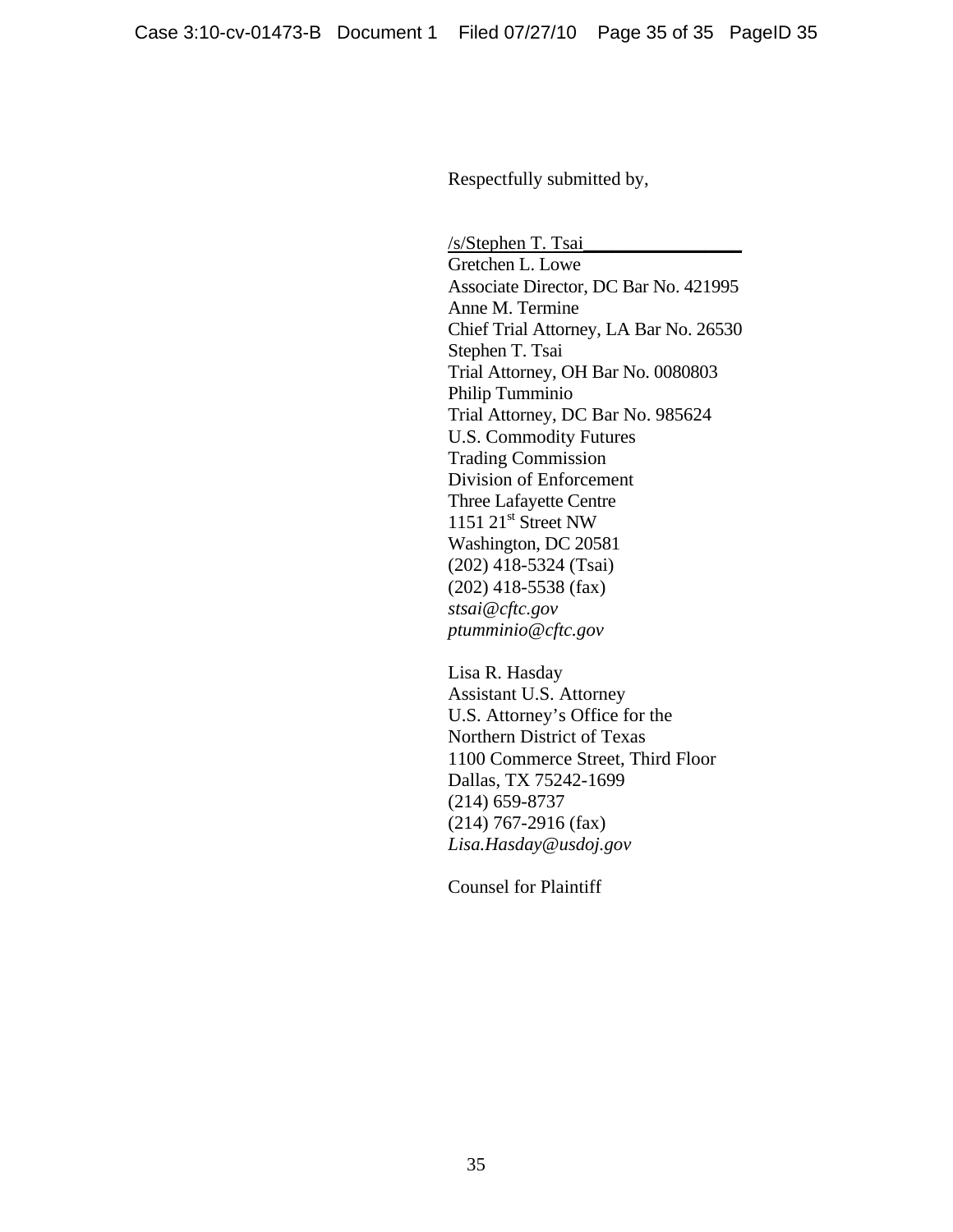# $\bullet$ <sub>US 44 (TXND Rev. 2/10)</sub> ase 3:10-cv-01473-B Document 1  $t$  ovier  $\mathbb{S}$   $\mathbb{R}$   $\mathbb{R}$   $\mathbb{R}$  Page 1 of 2 PageID 36

The JS 44 civil cover sheet and the information contained herein neither replace nor supplement the filing and service of pleadings or other papers as required by law, except as provided by local rules of court. This form,

| I. (a) PLAINTIFFS                                        |                                                                                                                | <b>DEFENDANTS</b>                                        |                                                                                          |                                                                              |  |
|----------------------------------------------------------|----------------------------------------------------------------------------------------------------------------|----------------------------------------------------------|------------------------------------------------------------------------------------------|------------------------------------------------------------------------------|--|
| U.S. Commodity Futures Trading Commission                |                                                                                                                |                                                          |                                                                                          | Growth Capital Management LLC, Robert Mihailovich, Sr., Robert               |  |
|                                                          |                                                                                                                | Mihailovich, Jr.                                         |                                                                                          | Rockwall                                                                     |  |
| (b)                                                      | County of Residence of First Listed Plaintiff                                                                  |                                                          | County of Residence of First Listed Defendant                                            |                                                                              |  |
|                                                          | (EXCEPT IN U.S. PLAINTIFF CASES)                                                                               |                                                          | (IN U.S. PLAINTIFF CASES ONLY)                                                           |                                                                              |  |
|                                                          |                                                                                                                |                                                          | NOTE: IN LAND CONDEMNATION CASES, USE THE LOCATION OF THE<br>LAND INVOLVED.              |                                                                              |  |
|                                                          | (c) Attorney's (Firm Name, Address, and Telephone Number)                                                      | Attorneys (If Known)                                     |                                                                                          |                                                                              |  |
| 202-418-5324                                             | Stephen T. Tsai, CFTC, 1155 21st St. N.W., Washington, D.C. 20581                                              |                                                          |                                                                                          |                                                                              |  |
| <b>II. BASIS OF JURISDICTION</b>                         | (Place an "X" in One Box Only)                                                                                 |                                                          |                                                                                          | III. CITIZENSHIP OF PRINCIPAL PARTIES (Place an "X" in One Box for Plaintiff |  |
| U.S. Government<br>$\mathbf{X}$ 1                        | <b>3</b> Federal Question                                                                                      | (For Diversity Cases Only)                               | <b>DEF</b><br>PTF                                                                        | and One Box for Defendant)<br><b>PTF</b><br>DEF                              |  |
| Plaintiff                                                | (U.S. Government Not a Party)                                                                                  | Citizen of This State                                    | $\Box$ 1<br>$\Box$ 1<br>Incorporated or Principal Place<br>of Business In This State     | $\Box$ 4<br>$\Box$ 4                                                         |  |
| $\Box$ 2 U.S. Government<br>Defendant                    | $\Box$ 4 Diversity<br>(Indicate Citizenship of Parties in Item III)                                            | Citizen of Another State                                 | $\Box$ 2<br>$\Box$ 2<br>Incorporated and Principal Place<br>of Business In Another State | $\Box$ 5<br>$\square$ 5                                                      |  |
|                                                          |                                                                                                                | Citizen or Subject of a<br>Foreign Country               | σ<br>3 Foreign Nation<br>$\Box$ 3                                                        | $\Box$ 6<br>$\Box$ 6                                                         |  |
|                                                          | IV. NATURE OF SUIT (Place an "X" in One Box Only)                                                              |                                                          |                                                                                          |                                                                              |  |
| <b>CONTRACT</b>                                          | <b>TORTS</b>                                                                                                   | <b>FORFEITURE/PENALTY</b>                                | <b>BANKRUPTCY</b>                                                                        | <b>OTHER STATUTES</b>                                                        |  |
| $\Box$ 110 Insurance                                     | PERSONAL INJURY<br>PERSONAL INJURY                                                                             | $\Box$ 610 Agriculture                                   | 1422 Appeal 28 USC 158                                                                   | 400 State Reapportionment                                                    |  |
| $\Box$ 120 Marine<br>130 Miller Act                      | $\Box$ 310 Airplane<br>$\Box$ 362 Personal Injury -<br>$\Box$                                                  | $\Box$ 620 Other Food & Drug                             | 423 Withdrawal<br>28 USC 157                                                             | 410 Antitrust<br>α.<br>430 Banks and Banking<br>σ                            |  |
| $\Box$ 140 Negotiable Instrument                         | 315 Airplane Product<br>Med. Malpractice<br>Liability<br>$\Box$ 365 Personal Injury -                          | 1 625 Drug Related Seizure<br>of Property 21 USC 881     |                                                                                          | σ.<br>450 Commerce                                                           |  |
| □ 150 Recovery of Overpayment □ 320 Assault, Libel &     | Product Liability                                                                                              | $\Box$ 630 Liquor Laws                                   | <b>PROPERTY RIGHTS</b>                                                                   | σ<br>460 Deportation                                                         |  |
| & Enforcement of Judgment                                | Slander<br>368 Asbestos Personal                                                                               | $\Box$ 640 R.R. & Truck                                  | $\Box$ 820 Copyrights                                                                    | 470 Racketeer Influenced and<br>α.                                           |  |
| 151 Medicare Act<br>$\Box$ 152 Recovery of Defaulted     | 330 Federal Employers'<br><b>Injury Product</b><br>Liability<br>Liability                                      | $\Box$ 650 Airline Regs.<br>$\Box$ 660 Occupational      | □ 830 Patent<br>□ 840 Trademark                                                          | Corrupt Organizations<br>ο.<br>480 Consumer Credit                           |  |
| <b>Student Loans</b>                                     | Ω.<br>340 Marine<br>PERSONAL PROPERTY                                                                          | Safety/Health                                            |                                                                                          | σ<br>490 Cable/Sat TV                                                        |  |
| (Excl. Veterans)                                         | $\Box$<br>345 Marine Product<br>370 Other Fraud                                                                | $\Box$ 690 Other                                         |                                                                                          | σ.<br>810 Selective Service                                                  |  |
| 153 Recovery of Overpayment<br>of Veteran's Benefits     | $\Box$ 371 Truth in Lending<br>Liability<br>350 Motor Vehicle<br>380 Other Personal                            | <b>LABOR</b><br>710 Fair Labor Standards                 | <b>SOCIAL SECURITY</b><br>$\Box$ 861 HIA (1395ff)                                        | ×<br>850 Securities/Commodities/                                             |  |
| $\Box$ 160 Stockholders' Suits                           | ο.<br>Property Damage<br>355 Motor Vehicle                                                                     | Act                                                      | $\Box$ 862 Black Lung (923)                                                              | Exchange<br>1 875 Customer Challenge                                         |  |
| 190 Other Contract                                       | Product Liability<br>385 Property Damage                                                                       | 720 Labor/Mgmt. Relations                                | $\Box$ 863 DIWC/DIWW (405(g))                                                            | 12 USC 3410                                                                  |  |
| 195 Contract Product Liability<br>196 Franchise          | 360 Other Personal<br>Product Liability<br>Injury                                                              | 730 Labor/Mgmt.Reporting<br>& Disclosure Act             | □ 864 SSID Title XVI<br>$\Box$ 865 RSI (405(g))                                          | 1 890 Other Statutory Actions<br>$\Box$<br>891 Agricultural Acts             |  |
| <b>REAL PROPERTY</b>                                     | <b>CIVIL RIGHTS</b><br><b>PRISONER PETITIONS</b>                                                               | 740 Railway Labor Act                                    | <b>FEDERAL TAX SUITS</b>                                                                 | Ω.<br>892 Economic Stabilization Act                                         |  |
| 210 Land Condemnation                                    | 441 Voting<br>510 Motions to Vacate<br>$\Box$<br>π.                                                            | 790 Other Labor Litigation                               | $\Box$ 870 Taxes (U.S. Plaintiff                                                         | $\Box$<br>893 Environmental Matters                                          |  |
| $\Box$ 220 Foreclosure                                   | $\Box$<br>442 Employment<br>Sentence                                                                           | $\Box$ 791 Empl. Ret. Inc.                               | or Defendant)                                                                            | 1 894 Energy Allocation Act<br>$\Box$ 895 Freedom of Information             |  |
| □ 230 Rent Lease & Ejectment<br>$\Box$ 240 Torts to Land | $\Box$<br>443 Housing/<br><b>Habeas Corpus:</b><br>Accommodations<br>530 General<br>σ                          | Security Act                                             | □ 871 IRS-Third Party<br>26 USC 7609                                                     | Act                                                                          |  |
| $\Box$ 245 Tort Product Liability                        | $\Box$ 444 Welfare<br>σ<br>535 Death Penalty                                                                   | <b>IMMIGRATION</b>                                       |                                                                                          | $\Box$ 900Appeal of Fee Determination                                        |  |
| □ 290 All Other Real Property                            | $\Box$ 445 Amer. w/Disabilities -<br>540 Mandamus & Other<br>D.                                                | $\Box$ 462 Naturalization Application                    |                                                                                          | <b>Under Equal Access</b>                                                    |  |
|                                                          | Employment<br>$\Box$ 550 Civil Rights<br>555 Prison Condition<br>$\Box$ 446 Amer. w/Disabilities -             | $\Box$ 463 Habeas Corpus -<br>Alien Detainee             |                                                                                          | to Justice<br>$\Box$ 950 Constitutionality of                                |  |
|                                                          | Other                                                                                                          | $\Box$ 465 Other Immigration                             |                                                                                          | <b>State Statutes</b>                                                        |  |
|                                                          | $\Box$ 440 Other Civil Rights                                                                                  | Actions                                                  |                                                                                          |                                                                              |  |
| V. ORIGIN                                                | (Place an "X" in One Box Only)                                                                                 |                                                          |                                                                                          | Appeal to District                                                           |  |
| Original<br>$\mathbf{R}$ 1<br>Proceeding                 | $\Box$ 2 Removed from<br>$\Box$ 3<br>Remanded from<br><b>State Court</b><br>Appellate Court                    | $\Box$ 4 Reinstated or $\Box$ 5<br>Reopened<br>(specify) | Transferred from<br>$\Box$ 6 Multidistrict<br>another district<br>Litigation             | Judge from<br>$\Box$ 7<br>Magistrate<br>Judgment                             |  |
|                                                          | Cite the U.S. Civil Statute under which you are filing (Do not cite jurisdictional statutes unless diversity): |                                                          |                                                                                          |                                                                              |  |
| <b>VI. CAUSE OF ACTION</b>                               | 7 U.S.C Sections 6b(a)(1)(A) and (C), 6b(a)(2)(A) and (C), 6o(1), 9(c), 13(a)(1), 6k(3) and 6m(1) (2006).      |                                                          |                                                                                          |                                                                              |  |
|                                                          | Brief description of cause:<br><b>Commodity Futures Fraud and Regulatory Violations</b>                        |                                                          |                                                                                          |                                                                              |  |
| VII. REQUESTED IN                                        | CHECK IF THIS IS A CLASS ACTION<br>П.                                                                          | <b>DEMAND \$</b>                                         |                                                                                          | CHECK YES only if demanded in complaint:                                     |  |
| <b>COMPLAINT:</b>                                        | UNDER F.R.C.P. 23                                                                                              |                                                          | <b>JURY DEMAND:</b>                                                                      | $\blacksquare$ No<br>$\Box$ Yes                                              |  |
| <b>RGPFIPI 'QT'ENQUGF&lt;'</b>                           | VIII. RELATED CASE(S)""*Ugg'lpunt wevkqpu+<br>David C. Godbey                                                  |                                                          |                                                                                          | 3:05-cr-00067-N-1                                                            |  |
|                                                          | <b>JUDGE</b>                                                                                                   |                                                          | <b>DOCKET NUMBER</b>                                                                     |                                                                              |  |
| DATE 27/2010                                             | SIGNATURE OF ATTORNEY OF RECORD<br>S/Stephen T. Tsai                                                           |                                                          |                                                                                          |                                                                              |  |
| <b>FOR OFFICE USE ONLY</b>                               |                                                                                                                |                                                          |                                                                                          |                                                                              |  |
| RECEIPT #                                                | <b>APPLYING IFP-</b><br>$-$ amount.                                                                            | JUDGE.                                                   | MAG. JUDGE                                                                               |                                                                              |  |
| <b>Print</b>                                             | <b>Save As</b>                                                                                                 | <b>Export as FDF</b>                                     | <b>Retrieve FDF File</b>                                                                 | <b>Reset</b>                                                                 |  |